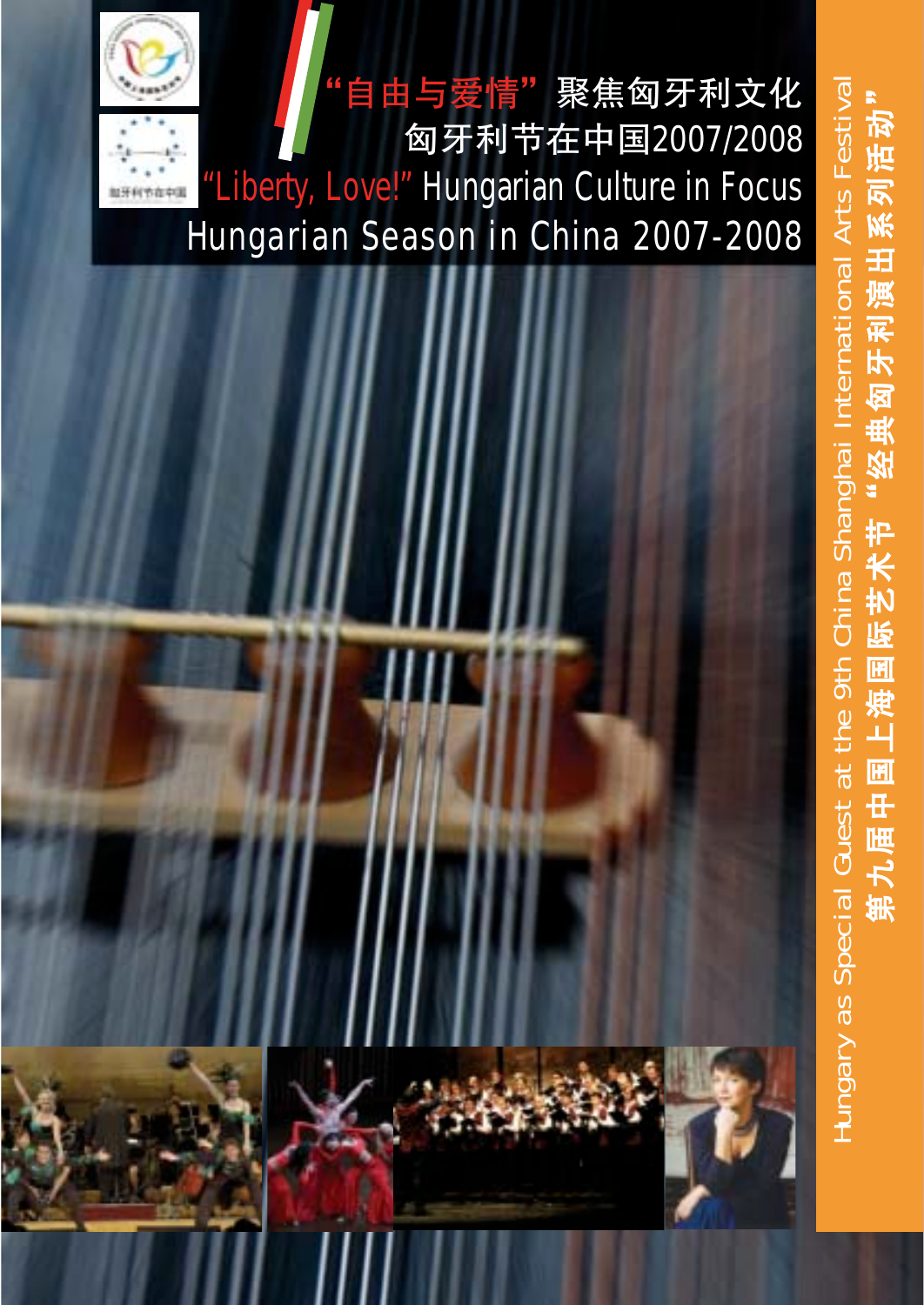### A Message from Dr István Hiller, Minister of Education and Culture of the Republic of Hungary

#### *Dear All,*

*Confucius said "By nature, people are close to one another; through practice, they drift apart." The People's Republic of China is thousands of kilometres from Hungary and the two countries also have different "practices".*

*It is our privilege now to be able to prove to the people of China: the distance between the two countries is not as large as it seems and certainly not unbridgable. Culture binds us together, for we Hungarians consider culture our calling card.*

*On my journey to China last November I was surprised and happy to realize that Hungarian culture is by no means unknown to you. I learned that the music pedagogy of our excellent Hungarian composer, Zoltán Kodály is taught in many institutions of yours. The novel Fateless by Imre Kertész, Nobel Prize-winner for literature is widely read here and Sándor Petőfi, the great Hungarian poet, whose bust was unveiled in Shanghai by the Hungarian Prime Minister this September, is also very popular in China. So Hungary has let its voice be heard in China, but we hope to achieve much more during these months of the Hungarian Season in China. We are bringing the very best of our folk music, film industry and contemporary performing arts to your country. We wish to introduce ourselves as a modern country proud of its culture and heritage. And this just the beginning: it is not only programmes that we are bringing to China, but also two Hungarian experts of culture who start their work in the autumn of 2007 in Beijing and Shanghai to ensure the continuous presence of Hungarian culture in China and the permanency of exchange between the two cultures. We are making plans for the long term and we hope that the imaginary calling card that we are now extending to you will not only strengthen the good relationship between our countries but will generate new ties as well.*

*Zoltán Kodály said what the world "wants to know is not how we imitate it but what we can give willingly from ourselves." These months we are working hard on giving you the best of ourselves. We hope you will like it!*

*Dr István Hiller*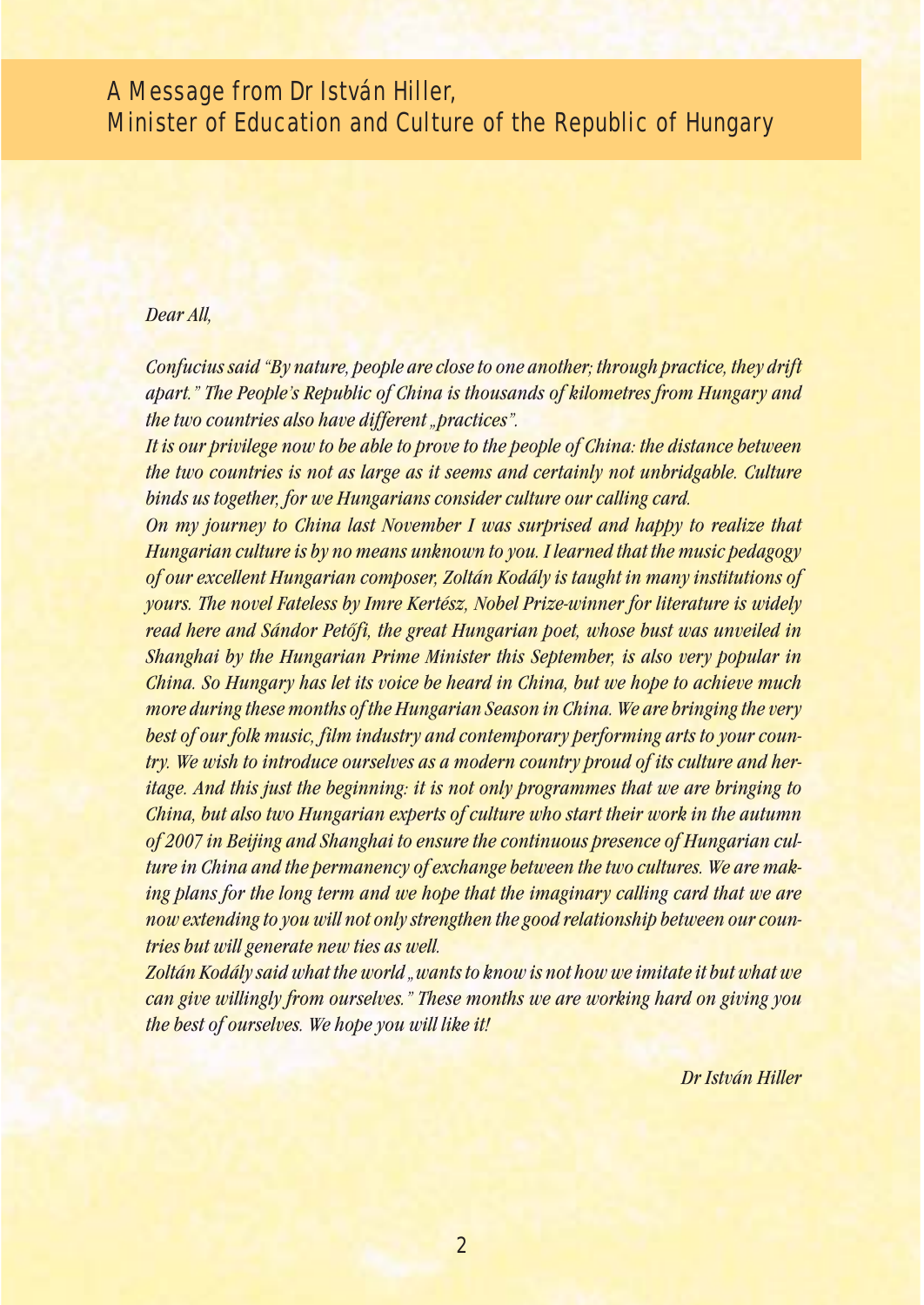### 匈牙利教育和文化部部长希莱尔•依什特万致辞

#### 嘉爱的读者!

孔子说:"性相近也,习相远也"。中华人民共和国与匈牙利相距万 里之遥、习俗也不同。现在让我们感到荣幸的是,我们可以向中国朋 友证明,我们两国的距离并不遥远,尤其是,这个距离并非不可以超 越。文化使人性结合。文化是我们匈牙利人的"名片"。

去年十一月份当我出访中国的时候,我惊喜地发现,匈牙利文化对于 您们来说并不陌生。听说匈牙利著名作曲家柯达伊•佐尔坦 的音乐教学法在很多学校是必修课程。我们的诺贝尔奖获得者凯尔泰 斯•像姆莱的作品在中国也可以读到,而且,您们对襞多菲,匈牙利伟大 诗人也了解甚多,裴多蒎的律身塑像令年9月份由总理剪彩。到目前为 止,在中国可以听到一些"匈牙利的声音",而在接下来的八个月里, 我们的愿望更为宏大:我们在贵国举行文化节。我们将把民乐精华、 电影制作、当代艺术家创作演出的最有趣味的剧目奉献给您们。我们 希望展现给您们的是一个现代、为民族文化自豪且有着文化自觉性的 固家。这只是一个开端,除了现在启动的这些项目之外,今年秋天我 们将派雨名文化专员到北京和上海工作。保证匈牙利文化在中国的持 猿传播和我们两国文化永久的联系。我们长期计划并且热诚希望:我 们现在呈递给您的这税想象中的"名片",不但加强我们两国之间的 友好关系而且建立新的关系。

柯达伊•佐尔坦认为,世界"对我们此何模仿它并不感兴趣,而真正 有意义的是从我们自身,从我们自心能够给予世界什么"。在接下来 的几个月里,我们将把我们最差好的东西呈现并给平您们。请拭目以 待!

> 希莱尔·像什特万博士 南牙利教育和文化部部长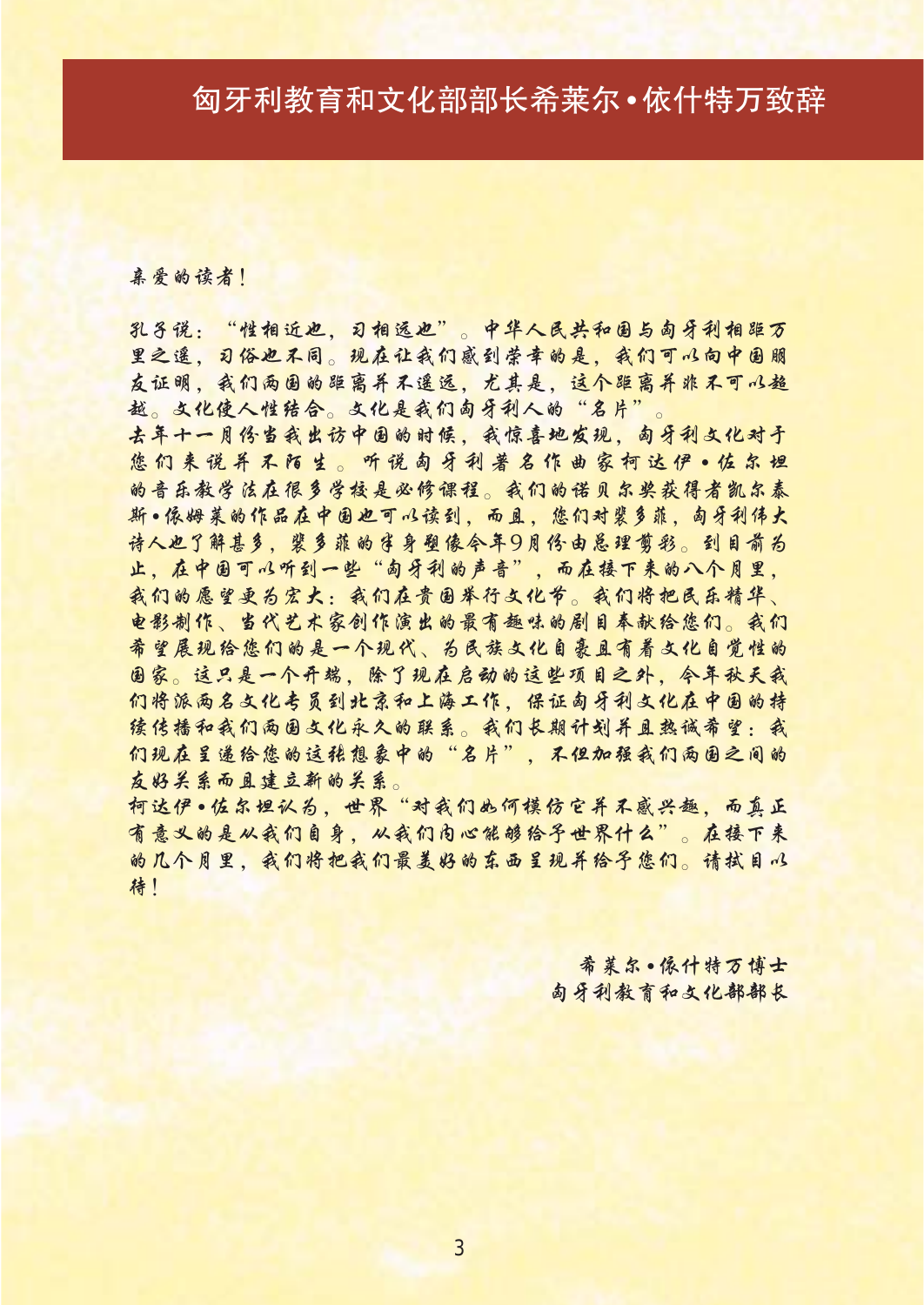### A Message from Tamás Hajba, Consul General of the Republic of Hungary in Shanghai

#### *Dear Friends,*

*Hungary, a small country in the heart of Europe is famous for one of the world's greatest cultural heritage, lots of talented people, artists, scientists, including fifteen Nobel Prize winners. Geographical distance between China and Hungary is large and it has been culture, art and creativity that connected our people through centuries.* 

*Shanghai has always been open to different cultures, innovative thoughts and it is an internationally recognized meeting point for artists, musicians, performances. Hungarians have already got their footprints in Shanghai. Poems of Sándor Petőfi, like "Liberty and love", are chanted by Chinese students, music of Ferenc Liszt is performed by famous Chinese musicians and architectural masterpieces of László Hudecz are known all over the place.* 

*We are eager to be here, to come closer to the Chinese audience and to be part of Shanghai's fascinating cultural environment. As the Chinese proverb says "a journey of thousand miles begins with a single step". We are delighted to present masterpieces of the Hungarian culture in the framework of the Hungarian Season as the first step on this journey to the treasure-house of the European culture. The event organized by the Ministry of Education and Culture of the Republic of Hungary is the largest ever cultural program in the history of the relations between China and Hungary. We are honoured to be the guest of the Shanghai International Arts Festival, one of the most famous multicultural event in the region, a great platform for cultural exchange.* 

*During the beautiful Chinese golden autumn, in November, behind the curtains of Shanghai's theaters and concert halls a wide range of outstanding performances, balett, operetta, jazz, drama, choir, singing performances await the Chinese audience.*

*Let the curtains rise and the magic journey begin. Whish you a memorable ride!*

*Tamás Hajba Consul General of the Republic of Hungary in Shanghai*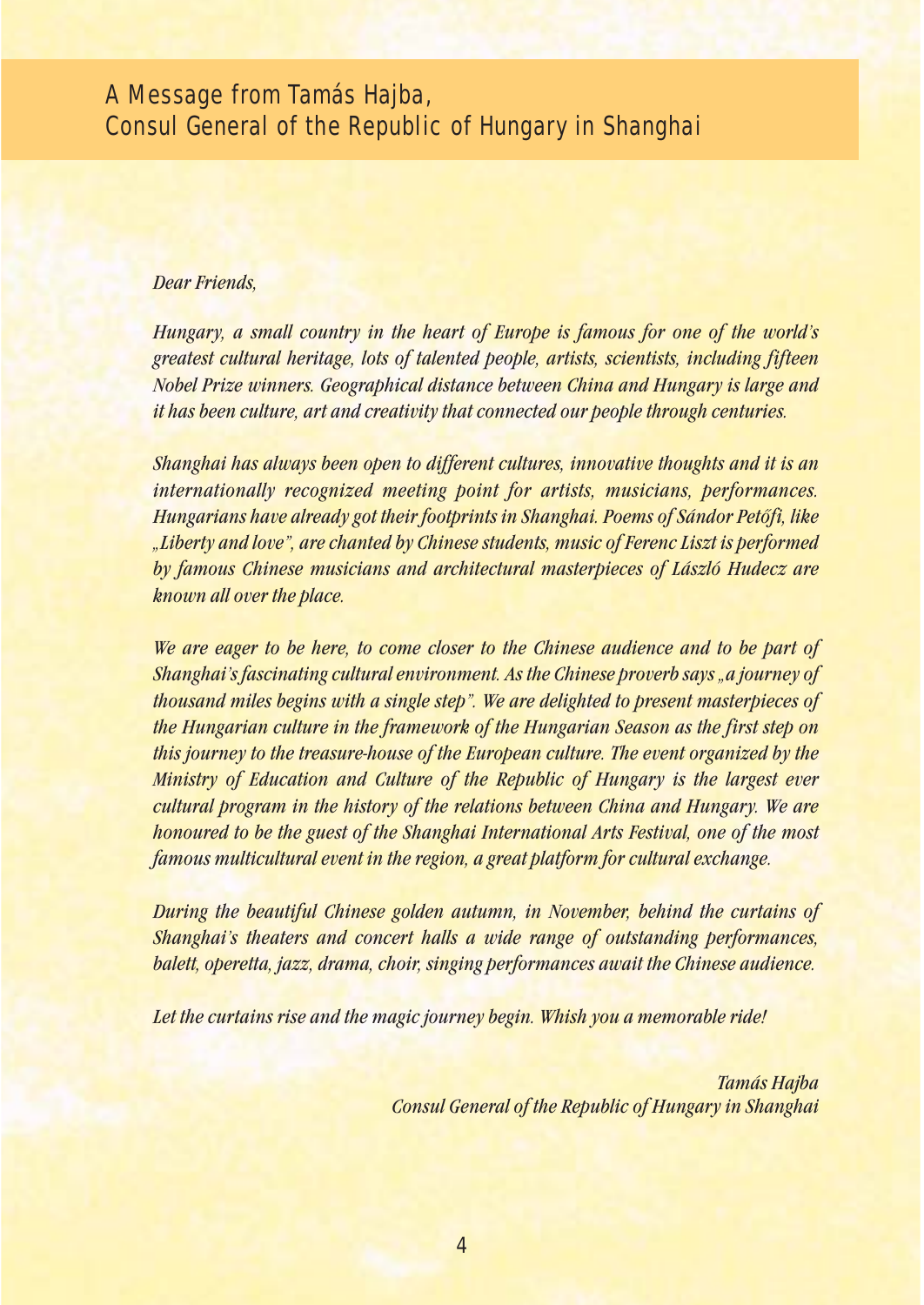### 匈牙利共和国驻上海总领事海博致辞

嘉爱的朋友们,

高牙利位于欧洲的中心,国家虽小却位列世界上最伟大的文化遗产之一,人 才辈出,拥有众多才华横溢的艺术家,科学家,包括15位诺贝尔奖的获得者 。中国与匈牙利之间距离虽然遥远,文化,艺术和创造力却穿越世纪将两国 人民紧紧联系在一起。

上海一向具有海纳百川的气度,开放的对待不同文化和创新思维,同时也是 国际公认的艺术家,音乐家和演出的交汇点。匈牙利人早已在上海留下了他 们的足迹。诗人夔多菔的著名诗篇《自由与爱情》深受中国学生的热爱,孝 斯特的音乐由中国的著名音乐家奏响,邬达克的建筑走作都广为人们所熟悉

我们渴望来到这里,和中国的观众靠的更近,并成为上海迷人的文化环境的 一部分。诚此中国的一句古话"千里之行,始于足下",我们很高兴可以在 南牙利爷的框架下为上海观众呈现精彩绝伦的匈牙利文化,以此作为通往欧 洲文化垂殿的第一步。由匈牙利共和国教育及文化部主办的牵次活动是中国 与匈牙利之间有史以来规模最大的文化交流。中国上海国际艺术节作为库地 区最著名的多元文化活动之一,拥有广阔的文化交流平台。能够成为库届艺 术爷的嘉宾,我们感到十分荣幸。

时值中国传统的金秋时节,11月的上海剧院和音乐厅的帷幕之后,精彩演出 蓄势待发。芭蕾,歌剧,爵士,找剧,合唱,歌唱表演静候中国的观众。

期待大慕冉冉升起,奇眇旅程从此开始。愿您共赴此次今人难忘的威会。

海博

匈牙利共和国驻上海总领事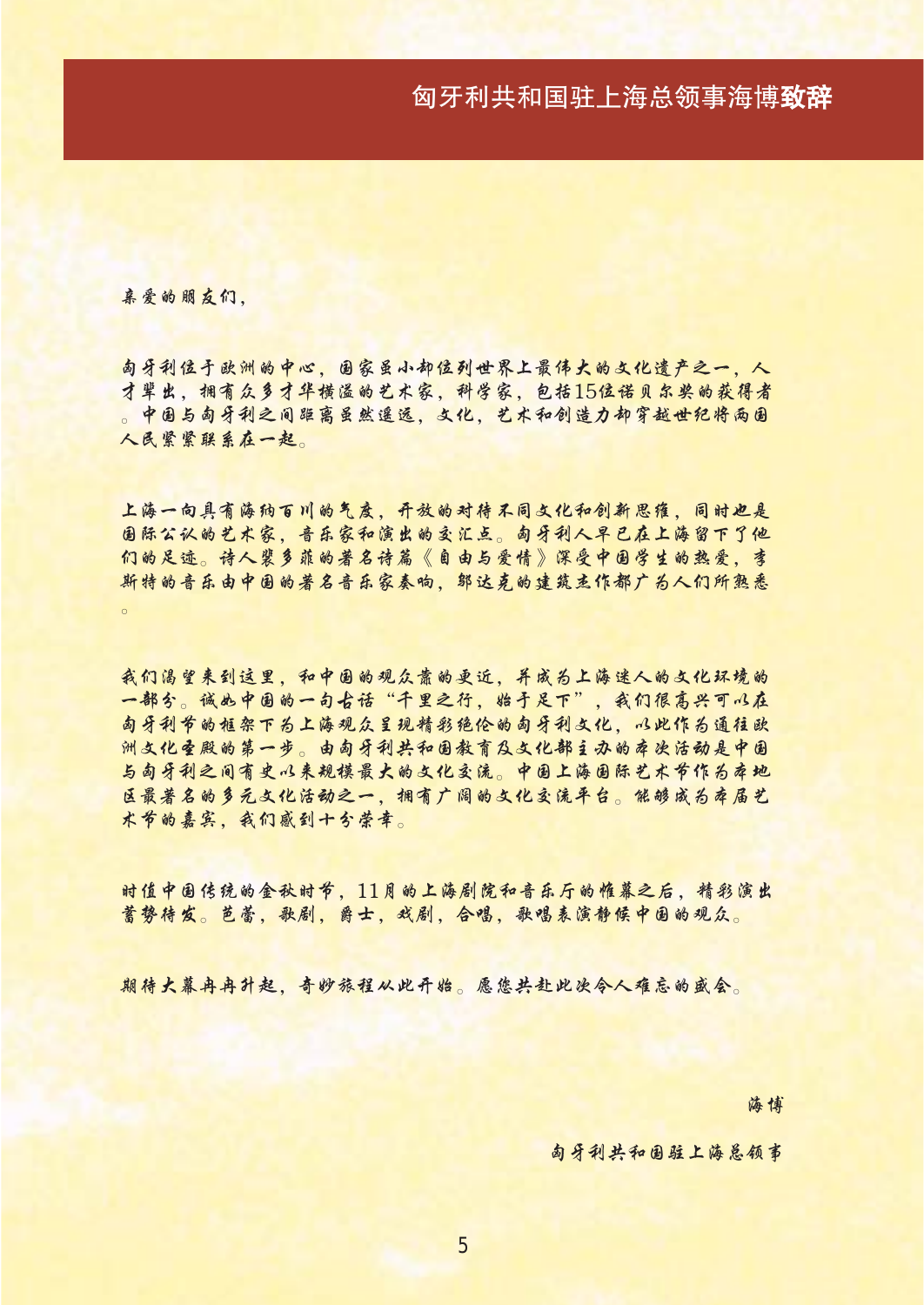### A Message from Chen Shenglai, President of The Center for China Shanghai International Arts Festival

*Hungary, a profound civilization, is a nation of Euro-Asian plains origins. Its culture is deeply rooted in oriental culture and traditions, and to which Chinese feel a natural connection and affinity. "Life is precious; Love even more. Yet for the sake of freedom, both can be sacrificed." The Hungarian author of the poem, Petőfi, is a household name in China, and whose verses are widely spread. Two years ago, when I happened to see a Hungarian movie called "Gloomy Sunday", I was deeply touched, and I recommended it many times it to others. Those who saw it all gave it high praise. Last year, when I visited Budapest, Hungary, I went looking especially for the historical site in the movie. We look forward to the visit from the cultural envoy from Hungary. Therefore, when Dr István Hiller, Minister of Education and Culture of the Republic of Hungary, came to my office introducing me to Hungarian arts, I was immediately interested and we really hit it off. That was how the series "Classic Hungary" was born.*

*The series "Classic Hungary", as the central item of "Hungary in China", is co-organized by the Ministry of Education and Culture of Hungary and the China Shanghai International Arts Festival. The performances include the large-scale symphonic ballet "Human Anthem"; the "From Pure Sources Only"; a concert by Hungarian celebrated Vocalist Márta Sebestyén; a "Piano Dialogue" Jazz Concert, a concert by Honvéd Male Choir; and the drama "Seagull". In addition, Istvan Szabó, the famous Hungarian director who has won many Oscar Awards will talk face-to-face with experts and audience members in Shanghai. The colorful forms and marvelous contents of the programs will be bound to bring surprise and enjoyment to audiences in Shanghai.*

*I believe it's certain that the aforementioned activities will enhance our mutual understanding and friendship, and will make new contributions to deepening and developing the cultural communications between our two countries.*

> *Chen Shenglai President The Center for China Shanghai International Arts Festival*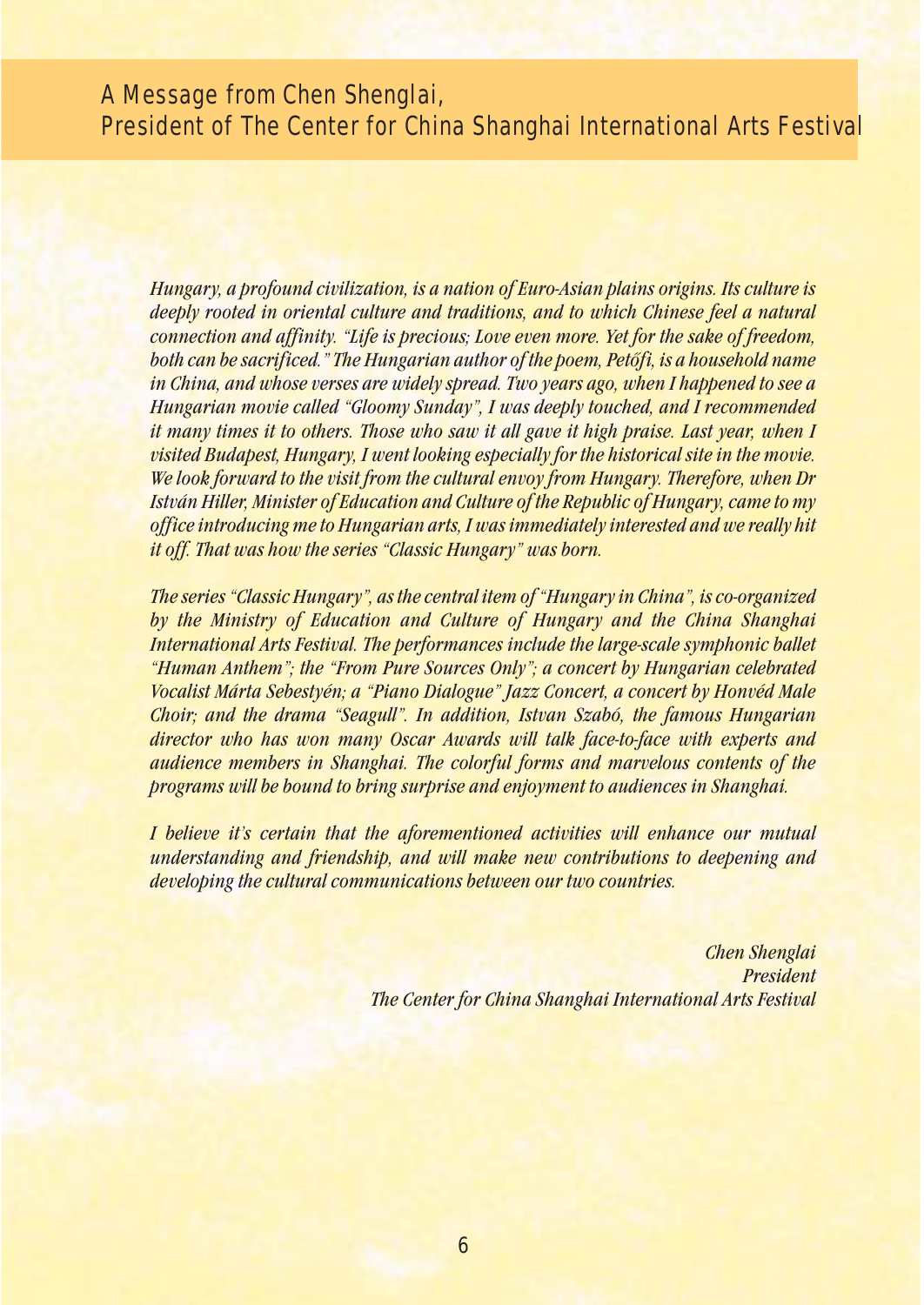### 中国上海国际艺术节中心总裁陈圣来致辞

匈牙利拥有悠久的文化积淀。这个起源于欧亚大草原的民族。文化 中深深焙有东方文化传统的印记,以致干我们对她的文化有一种自 然的喜近感与认同感。"生命诚可贵,爱情价更高;若为自由故, 两者皆可抛。"这位匈牙利诗人裴多参的名句在中国几乎家喻户晚。 人皆能吟。而箭雨年,当我偶尔观看向牙利影片《忧郁的星期天》 竟然感动至深,并不断向观众推荐,凡经我推荐而观看这影片的。 无一不喷喷称赞,去年我造访匈牙利布达佩斯曾专门去寻觅这一旧 址。我们期盼向牙利文化使者的光临。所以当向牙利教育文化部长 伊斯特万博士来到我的办公室忘情地向我介绍介绍匈牙利艺术时。 我已经心领神会、一拍即合, 在届艺术爷中的"经典匈牙利"演出 系列活动就此诞生。

"经典匈牙利"演出系列活动,作为"匈牙利节在中国"的重点项 目,由匈牙利文化教育部和中国上海国际艺术爷中心共同合作,演 出肉容包括大型交响芭蕾《人类礼替》、玛塔1 塞巴斯蒂安音乐会 《云淡风清》、爵士双钢琴音乐会《钢琴对话》、布达佩斯轻歌剧 这段与舞蹈《茜茜之乘》、匈牙利国防军洪韦德男声合唱音乐会和 现代名剧《海鸥》;另外,多次获奥斯卡奖的匈牙利著名导演伊斯 特万1 萨博也将来沪与专家观众进行面对面的对话,节目形式之丰 富,节目内容之精湛,定会给上海的观众带来惊喜与享受。

我相信,上述活动必将为增进两国之间的相互了解和友谊,为进一 步深化发展雨围的文化的交流做出新的贡献。

> 中国上海国际艺术节中心总裁 陈帝来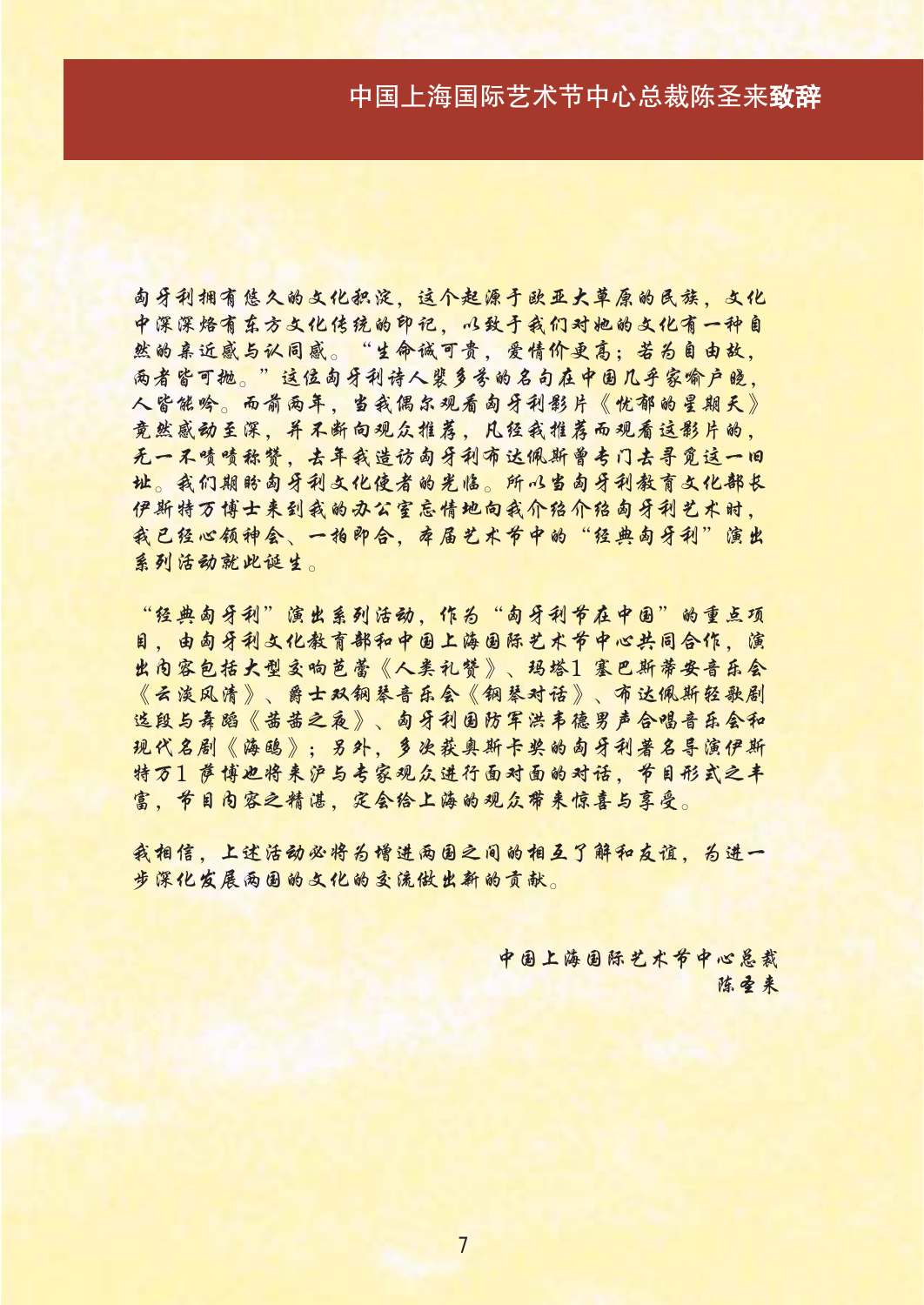Shanghai Center Theatre **Life Hub @ Daning** 

9th November 2007, 7.30 pm 10th November 2007, 7:30 pm

Presenter: Shanghai Municipal Performance Company Shanghai Wen Da Performance Agency

### *"From Pure Sources Only"*

Homage to Bartók and Kodály Concert by Hungarian Celebrated Folk Vocalist Márta Sebestyén



Márta SEBESTYÉN

**Márta Sebestyén** is renowned as the queen of Hungarian folk music. She is said to be able to sing out the national soul of Hungary.

Márta Sebestyén not only has a clean and beautiful voice but also has a keen perception of her own spirit. She refuses the temptation of popularity, but commits herself to the state of serenity. She presents her songs in an honest and simple manner, totally engrossed in the joys and sorrows of her nation. As Hungary's best-known folksinger she received a world-

wide recognition winning a Grammy with Deep Forest in 1996 for the "La Boheme" album and an Oscar for the best "film music and main theme" in the film "The English Patient". The marvelous texts and melodies evoke deep emotion and induce people's search for their innermost spirit. She is also regarded as the Hungarian Enya. You cannot forget her beautiful voice once you have seen the movie "The English Patient". It is her new interpretation of Hungarian traditional music that makes her appear in the world arts arena.

Márta sang for H.M. Queen Elisabeth II, the Japanese Emperor and the Spanish Royal Family upon diplomatic events. In 2007 she became Ambassador of Hungarian Culture. In autumn this year, Márta Sebestyén will step on the Chinese stage and greet the Chinese audience with her charming voice. She is going to perform in a trio with two outstanding musicians: **Balázs Szokolay Dongó** plays all kinds of wind instruments, including the bagpipe, while **Mátyás Bolya** is master of the zither. Their music is nourishment for the soul.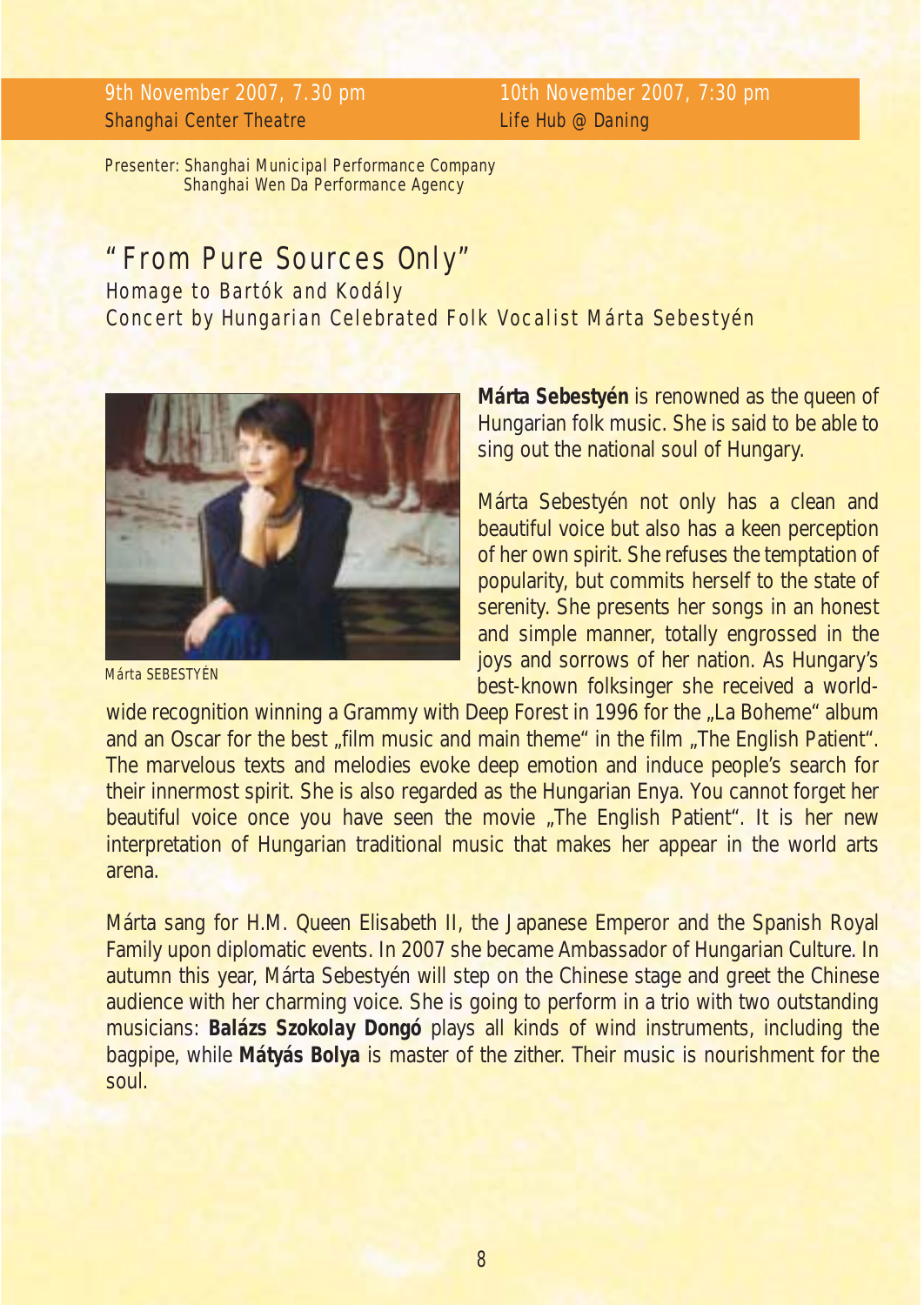2007年11月9日 (周五) 19:30 上海商城

2007年11月10日 (周六) 19:30 大宁国际商业广场

承办: 上海市演出公司 上海文大演出中心

#### "云淡风清" ——匈牙利国宝级歌唱家玛塔•塞巴斯蒂安音乐会

玛塔•塞巴斯蒂安被誉为匈牙利的民歌皇后, 人称她能唱 出民族的灵魂。

她不仅有一副清越干净的好嗓音,还拥有观照自己心灵 的敏锐的洞察力。她不受流行诱惑而固守宁静,诚实而 朴素地唱着自己的歌,让心灵沉浸在民族的欢乐和忧伤 里。作为匈牙利最著名的民歌歌唱家, 玛塔·塞巴斯蒂安 受到了世界广泛认可。

1996年她凭借 "La Boheme"

专辑中的一曲《深幽的森林》获得了格莱美大奖,而她 为电影《英国病人》配唱的歌曲, 获得了奥斯卡"最佳 电影音乐和主题"奖。玛塔音乐中美妙的旋律及优美的 歌词激起了人们内心深处的情感及对精神领域的探求。 她被誉为来自匈牙利的恩雅,看过电影《英国病人》都 不会忘记她的声音。她对匈牙利传统音乐崭新的诠释使 她登上了世界艺术的舞台。

玛塔还曾在外交活动中为伊丽莎白女王二世、日本天皇 和西班牙皇室献唱。2007年, 她成为了匈牙利的文化大 使。在今年的秋天,玛塔·塞巴斯蒂安将踏上中国舞台, 为大家呈献她的歌声。

她将和两名杰出的音乐家合作演出。其中, 巴拉斯·索 卡利・东格可以使用各种吹奏乐器, 如风笛等; 而玛塔 亚·波亚则是齐特琴的大师。

他们的音乐将滋润我们的灵魂。



**Balázs SZOKOLAY DONGÓ** 



Mátvás BOLYA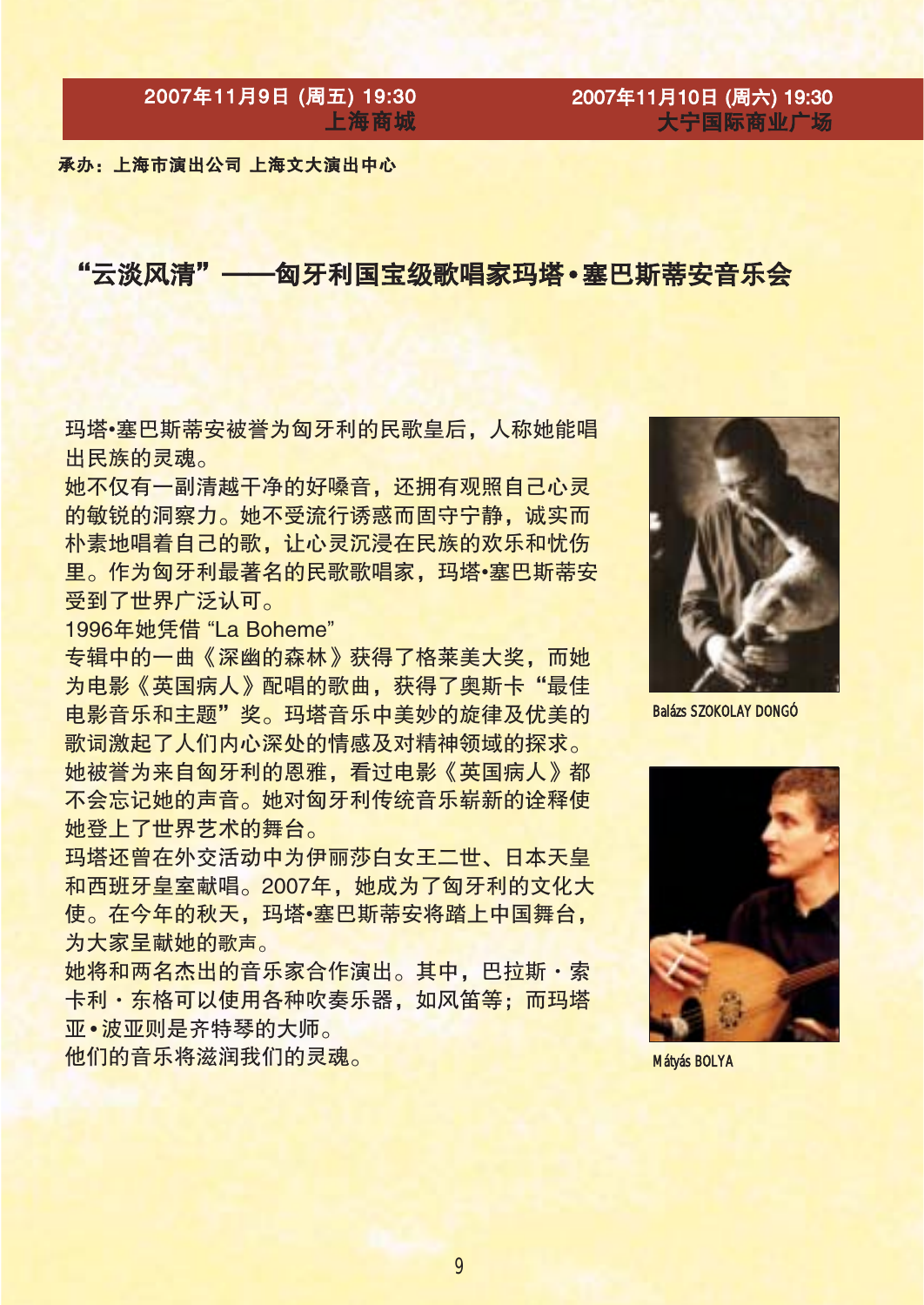10th November 2007, 11.30 am 10th November 2007, 3.00 pm **Century Square Century Square Life Hub @ Daning** 11th November 2007, 730 pm Shanghai Center Theatre

Presenter: Shanghai Municipal Performance Company Shanghai Wen Da Performance Agency

### *AN EVENING WITH SISSY*

Operetta songs and dances performed by the famed

#### Budapest Operetta Theatre

**Budapest Operetta Theatre** is standing for the highest-quality operetta in Hungary. With high-standard performances they achieved great success in the world, and their popularity helps improve the international recognition of Hungarian operetta. With unique stage designs, outstanding singing skills and by constant innovation in various ways, operetta, this classical art form glows with new glamour through times.

The company of Budapest Operetta Theatre likes to present audiences with high-level performances, bring fun and joy to people's bustling life, demonstrate the elation of the city of Budapest, capital of art. This time they are bringing an operetta gala to the Chinese audience: the best tunes and dances of operetta are to be performed.

The artistic director of Budapest Operetta Theatre is **Gábor Miklós Kerényi**. The present show is directed by himself, so it bears the trade mark of **Kero®**. It will be a peculiar night of sweeping emotions.

*"Wonderful!...The audience came out smiling and doing that old-fashioned thing, humming the tunes…"*

—The Time*s*

*"THIS is pure joy! ...and a great thing about the Budapest company is that they can sing, dance and act with equal elan…Don't miss it!"*

—The Daily Telegraph

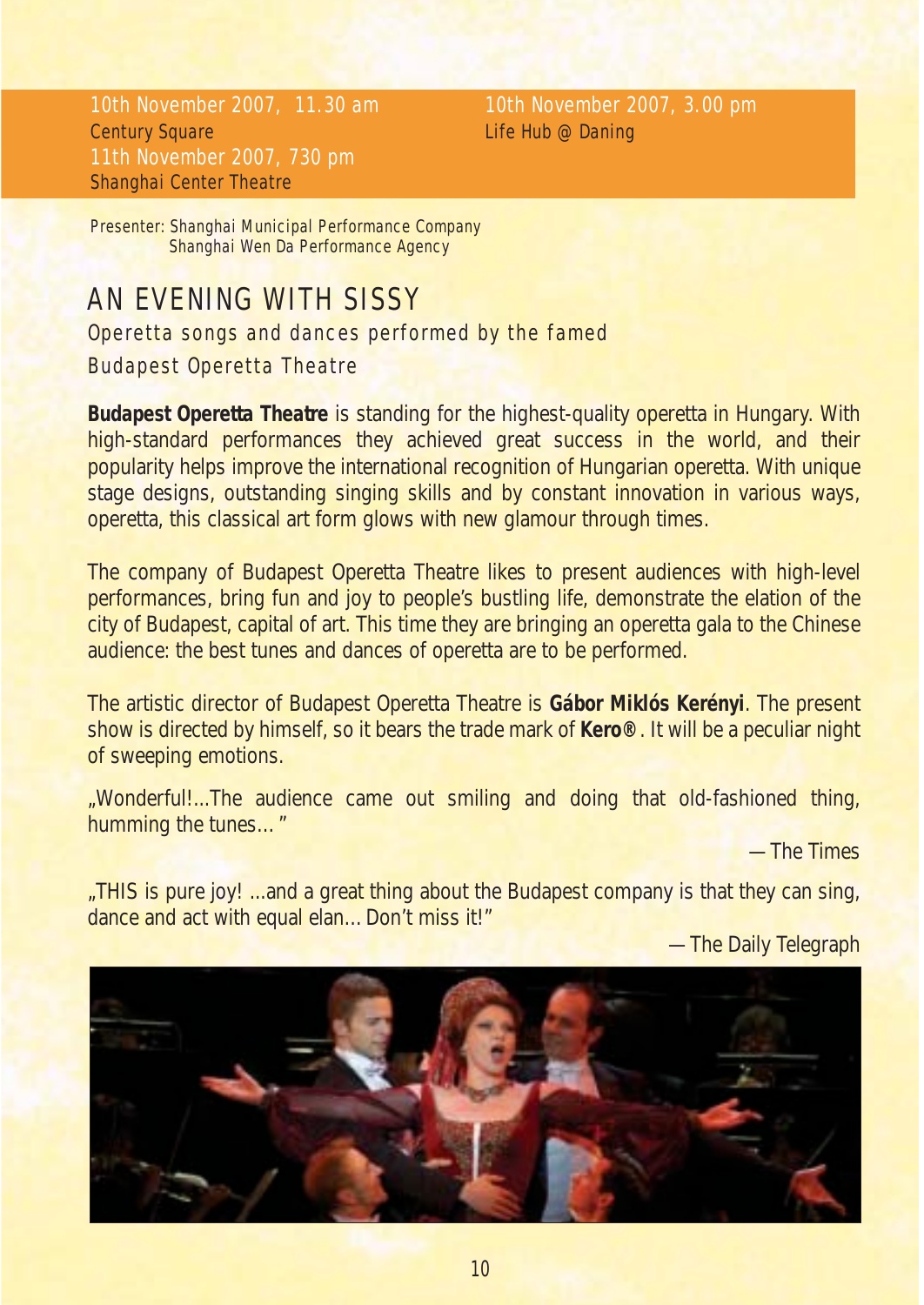2007年11月10日 11: 30 世纪广场 2007年11月11日 (周日) 19: 30 上海商城

2007年11月10日 15:00 大宁国际商业广场

承办: 上海市演出公司 上海文大演出中心 伴奉: 上海轻音乐团

#### "茜茜之夜" ——布达佩斯轻歌剧院轻歌剧选段与舞蹈

布达佩斯轻歌剧院一直代表着匈牙利轻歌剧的最高水准。他们以高水平的演出在 国际上获得了成功,受到了全世界观众的欢迎。他们的成功使得匈牙利轻歌剧在 国际上的认可度与知名度也随之提高。依靠独特的舞美和演员们出色的演唱技。 剧团不断创新,采用多种方式使"轻歌剧"这种经典艺术随着时代的变迁而焕发 新的光彩。

布达佩斯轻歌剧院给世界带来高水准的歌剧演出,用歌剧给人们繁忙的生活带来 片刻的欢娱,用歌剧展示布达佩斯这座欧洲艺术之都的欢乐!此次,他们将携轻 歌剧来到中国, 为中国观众们带来一场轻歌剧的盛宴: 这里有最美妙的旋律和最 迷人的舞姿。

盖伯•麦可劳斯•科尔尼是布达佩斯轻歌剧院歌剧团的艺术总监,这出节目由他亲 自导演,带有他独特的艺术风格。这将是一个震撼人心的艺术之夜。

"太精彩了! 观众从剧院出来后都面带笑容, 哼起了小曲……"

一《时代周刊》 "这是纯粹的快乐! ……剧团了不起的地方是他们总是充满激情地唱歌、跳舞和 表演 …… 决不能错过!"

——《每日电讯》

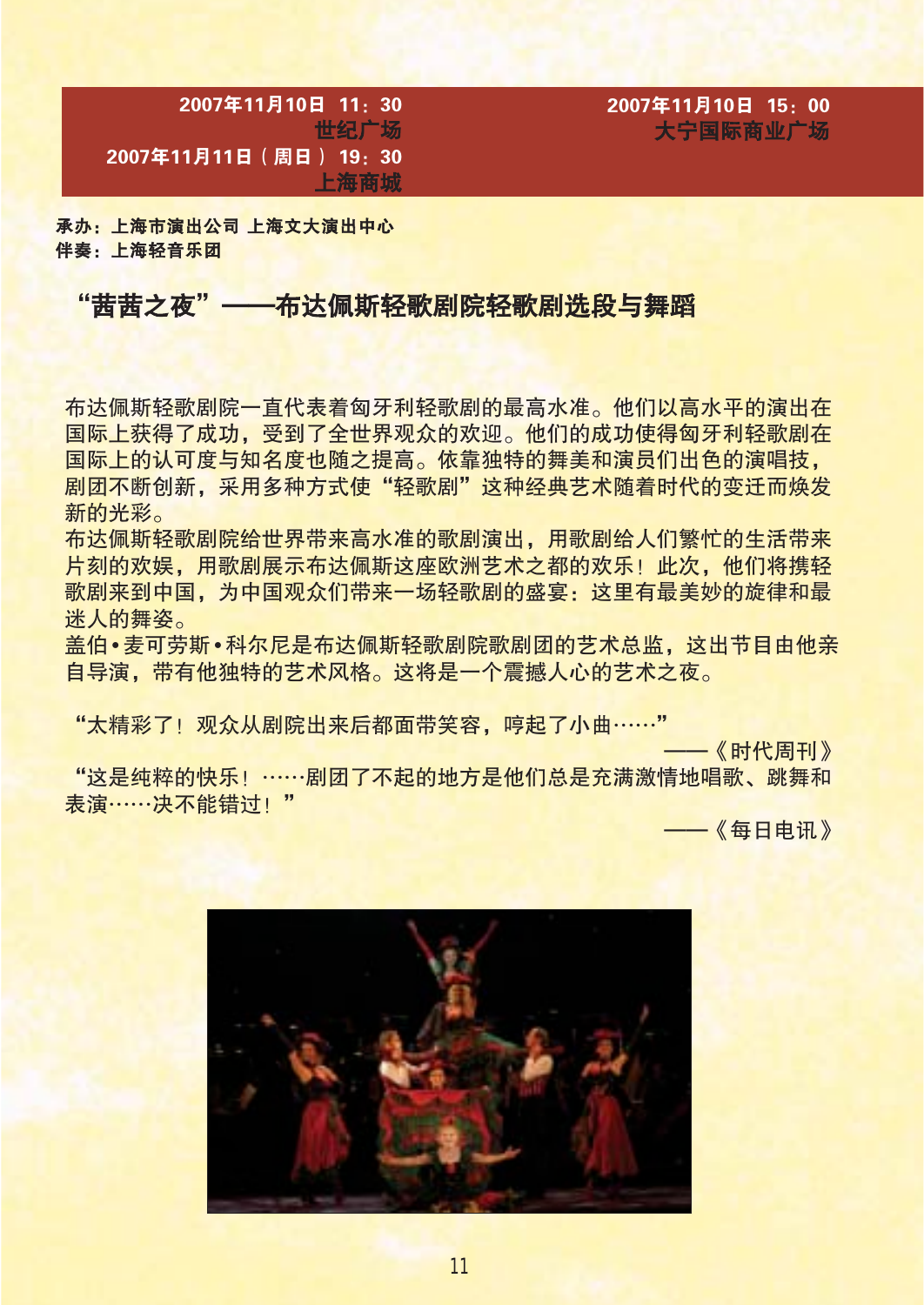10th November 2007, 7.30 pm 11th November 2007, 2.30 pm Shanghai Center Theatre Life Hub @ Daning 12th November 2007, 7.15 pm Ningbo, Yi Fu Theatre

Presenter: Shanghai Municipal Performance Company Shanghai Wen Da Performance Agency

### "Piano Dialogue"

Jazz concert by Béla Szakcsi Lakatos & György Vukán —two of the greatest improvisers from Hungary



**György Vukán** is a spellbinding virtuoso and one of most versatile musicians in Hungary and Europe. He graduated from the Ferenc Liszt Academy as a classical pianist at the age of 18 only. Since he was a child, for more than 40 years he has been giving concerts, at the beginning especially as classical and then mostly as a jazz piano artist in different formations. As a guest artist, he has performed all around Europe and was invited for concert tours of a month to the USA in 1983 and 1993.



**Béla Szakcsi Lakatos** started playing the piano at the age of nine. After he had been awarded the second prize at the Montreux Jazz Festival by the professional jury and the first prize by the journalists the gates of the international jazz scene opened to him. He performed at the most prestigious festivals from North America to Asia. In 2002 he played W.A. Mozart's "oronation" Piano Concerto with the Hungarian National Philharmonic Orchestra adding his own jazz improvizations.

Piano players Béla Szakcsi Lakatos and György Vukán have been performing together in duo for more than 30 years.

They feel so much at ease with each other that when they sit down at the piano, they immediately start making magic. This autumn in Shanghai they will entertain Chinese audiences with a fantastic jazz performance.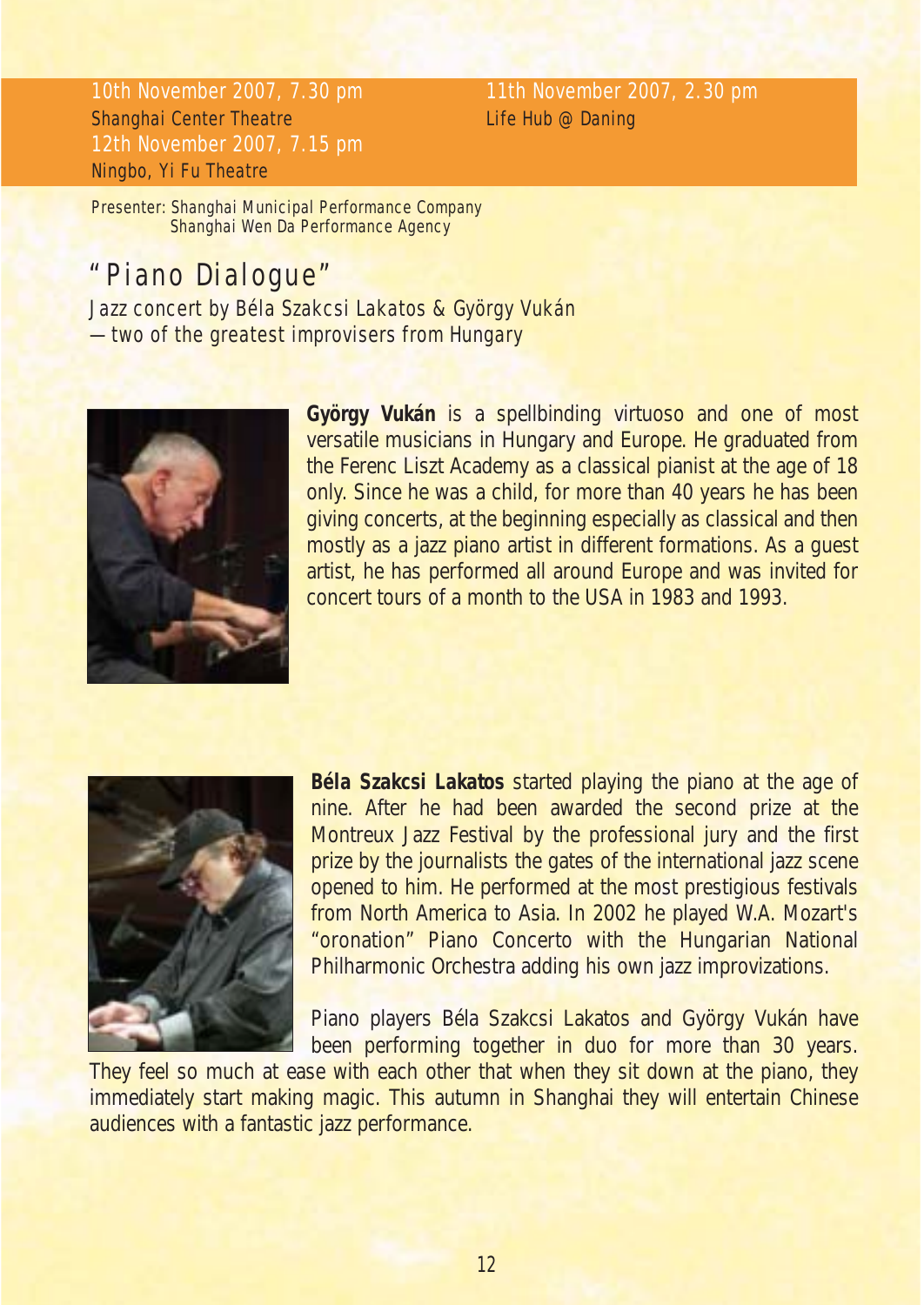2007年11月10日 (周六) 上海商城 2007年11月12 (周一) 19:15 宁波逸夫剧院

2007年11月11日 (周日) 14:30 大宁国际商业广场

承办: 上海市演出公司 上海文大演出中心

### 匈牙利爵士钢琴家乌肯和萨克希 "钢琴对话" ——双钢琴爵十音乐会

匈牙利著名爵士钢琴家乌肯是一个迷人的演奏家,是匈牙利和欧洲最多才多 艺的音乐家。他18岁就以古典钢琴家身份从李斯特音乐学院毕业。40多年来 他开了许多场音乐会。作为特邀艺术家,他几乎出现在整个欧洲,并被邀请 参加了1983年和1993年美国音乐会旅行月。

钢琴家萨克希从九岁开始练习钢琴,1970年时他在Montreux爵十音乐节中赢 得第二名,这打开了他通往国际爵士舞台的大门。他在最著名的音乐节上表 演,从苏黎世到华沙,从纽伦堡到贝尔格莱德,从北美到亚洲。

2002年,他同匈牙利国家爱乐乐团演奏了莫扎特的《加冕协奏曲》(第26乐 章D大调, K537)。这场演出的特别之处在于在固有的韵律下, 音乐家们融 入了即席演奏的部分,萨克希即兴演奏了他的爵十乐,表演相当出色。 今年秋天,这两位合作过30多年的匈牙利著名的钢琴演奏家,将联手以"钢 琴对话",为沪上广大爱好爵士乐的乐迷们呈现一场精彩绝伦的表演。

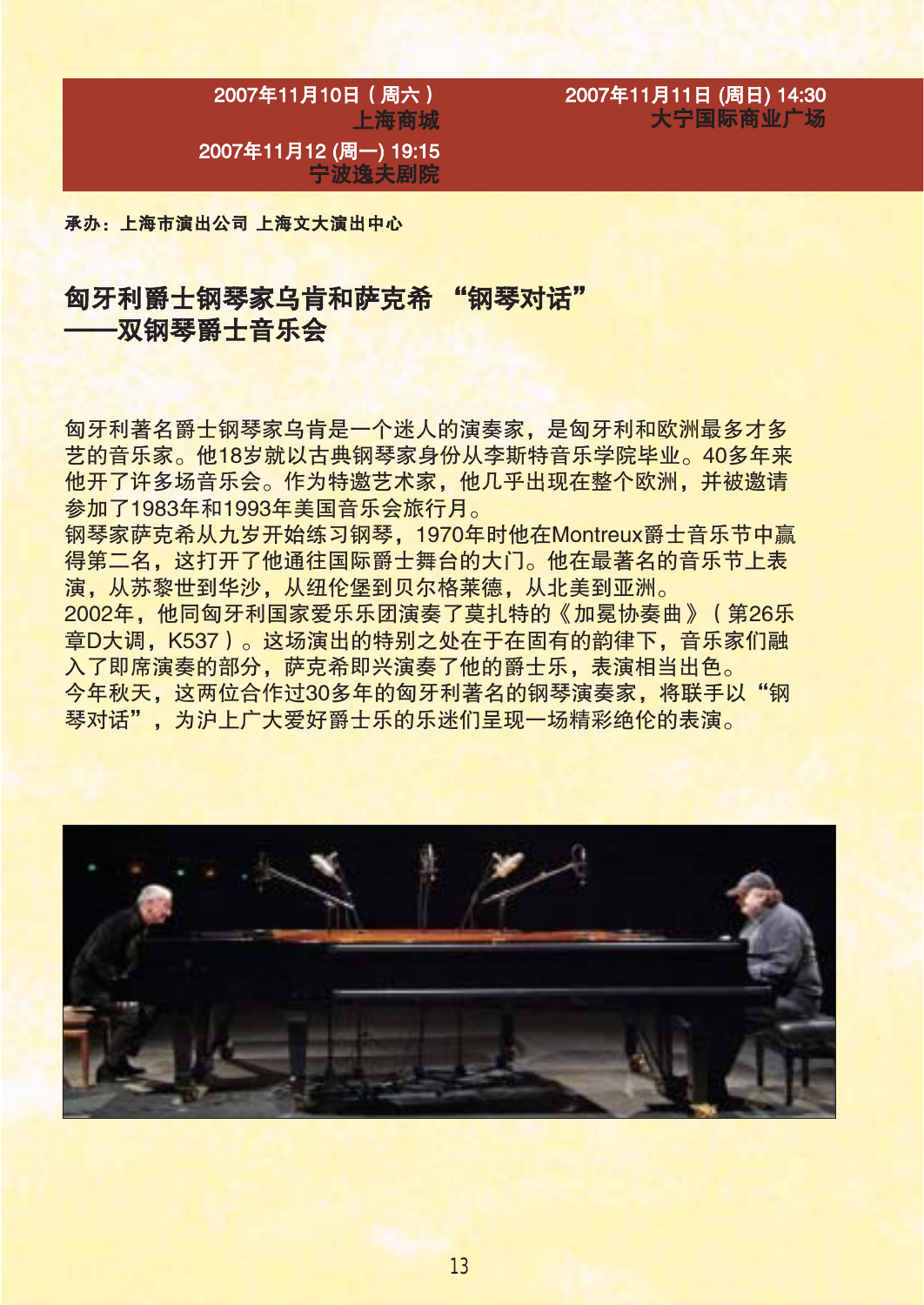11th November 2007, 7.30 pm Shanghai Concert Hall

Presenter: Shanghai Feifan Culture & Art Co., Ltd. Shanghai Performance Advertising Co.

### Concert of Honvéd Male Voice Choir and Szalai Gypsy Band

#### **Honvéd Male Voice Choir**

Honvéd Male Voice Choir founded in 1949 in Budapest - the only professional male voice choir in Europe – is a curiosity not only in Europe but unparalleled nearly all over the world. Their sound merges the range and power of Slavonic choirs with the exceptional emotional sensitivity and expressiveness characteristic of Central European choral musical culture.

The dramatic power, tremendous voices, the dark tone of the basses coupled with smoothness and virtuosity combine the traditions of East and West. The choir sings almost every genre, period and style of music literature. From Gregorian chants to contemporary music, from Russian church music through opera to jazz a wide variety of genres and styles are to be found on their repertoire.

#### **Szalai Gypsy Band**

Szalai Gypsy Band is characterised by the duality of tradition and exceptional variety. As for the first one: the orchestra is a traditional gypsy band as regards its structure with a virtuoso first violinist, strings, a soloist dulcimer player and a clarinettist. Yet this chamber orchestra of 12 players has some extraordinary characteristics that explain their unusual repertoire.

Besides traditional, gypsy entertainment music – the so called czardas music or café music – and the accompaniment of dance performances, they play compositions by the greatest of music literature, the arrangements of Liszt and Brahms, passionate Spanish gypsy compositions, the evergreen operettas of Strauss, Lehár and Imre Kálmán in a manner that compares to classical chamber ensembles.

The first half of the programme is based on the nicest Hungarian folk music arrangements, while the second half consists of excerpts from Hungarian operettas as well as some highly popular works of other composers. Get ready for a real Hungarian hitparade!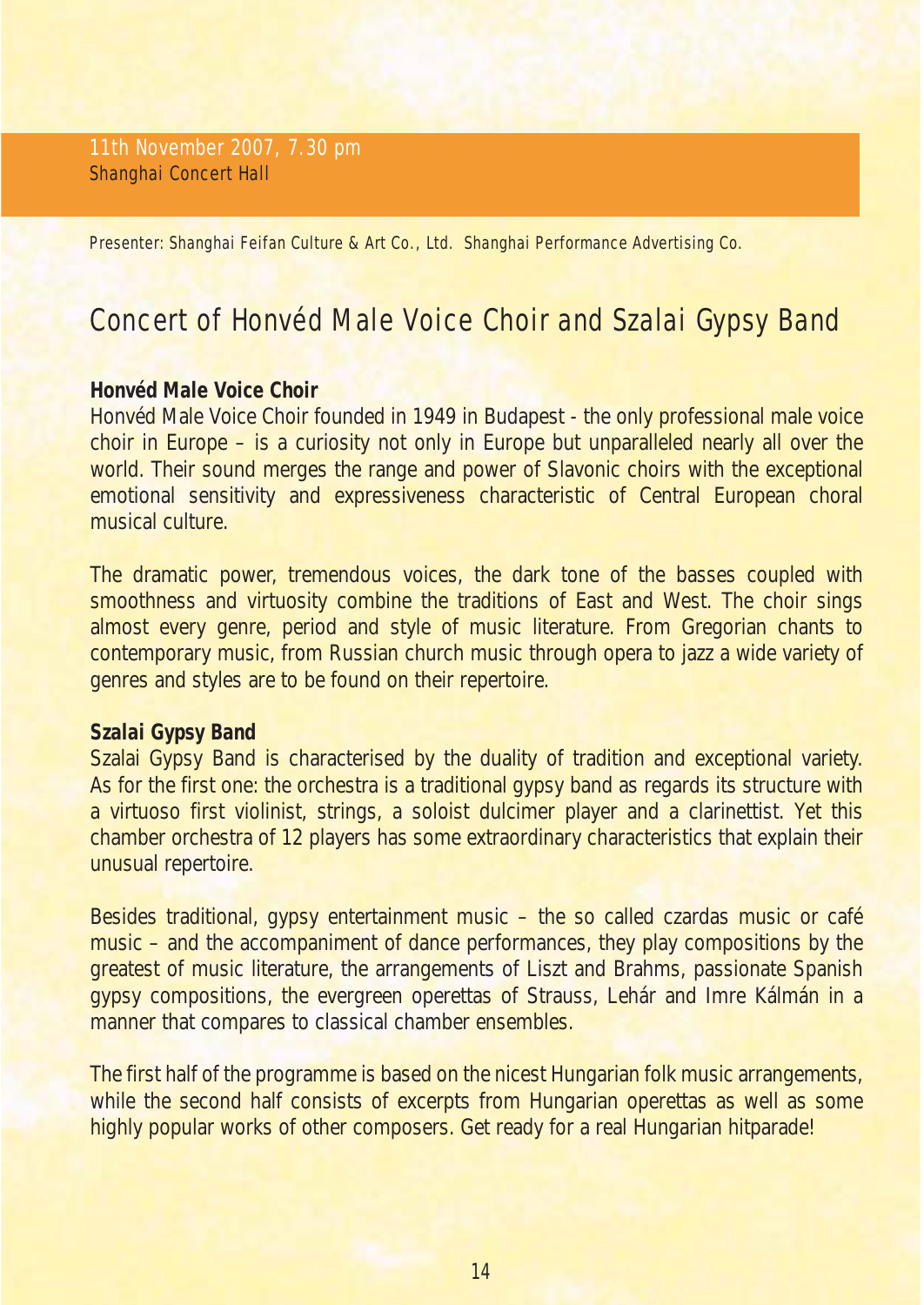#### 承办: 上海非凡文化艺术有限公司 上海演出广告公司

### 匈牙利国防军洪韦德男声合唱团 和茨莱吉普赛乐队2007上海音乐会

#### 匈牙利国防军洪韦德男声合唱团简介

**匈牙利国防军洪韦德男声合唱团于1949年在布达佩斯成立,它是欧洲唯一的专** 业男声合唱团,其艺术成就在欧洲乃至全世界都很少有合唱团能与之媲美。他们 的演唱巧妙地把中欧合唱文化的情绪性和表现力与斯拉夫合唱的力度与特色融合 在一起。

其戏剧性的力度,洪亮的声音与低音部深沉的语调伴随着合唱团平稳的声部进行 与精湛的艺术技巧, 荟萃了东西方的艺术精髓。合唱团的曲目范围涵盖各个阶段 与流派的作品。从罗马教皇格利高里圣咏到当代音乐,从俄国教堂音乐到歌剧和 爵十乐,各个风格流派的作品都能听到洪韦德男声合唱团的完美演绎。

#### 茨莱吉普寨乐队简介

茨莱吉普幂乐以及传统吉普赛音乐与多元化音乐相结合为特色。乐队按传统的吉 普赛乐队编配:第一小提琴、弦乐组、洋琴和双簧管。这个 1 2 个成员的室内乐 队演奏起自己的作品来时极具特色。

除了传统音乐,他们还演奏杳尔达斯舞曲、餐吧音乐以及舞蹈演出的伴奏,除此 之外,他们也以古典室内乐的方式演奏李斯特、勃拉姆斯、西班牙吉普赛曲和经 久不衰的斯特劳斯轻歌剧以及匈牙利作曲家梅里希•卡尔曼和莱哈尔的作品。



匈牙利国防军洪韦德男声合唱团简介 医心房 医心房 医莱吉普赛乐队简介

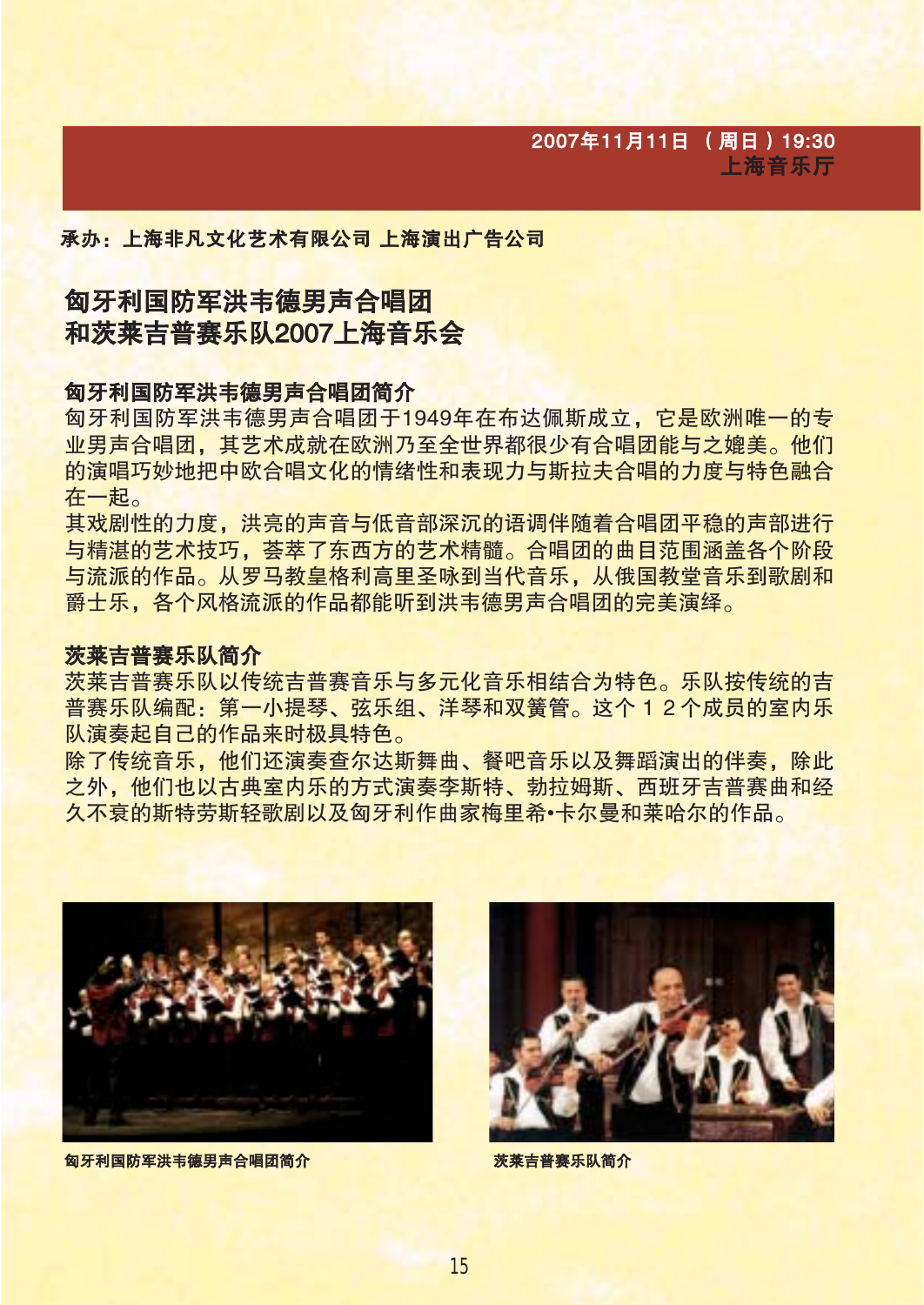15th and 16th November 2007, 7.30 pm Shanghai Grand Theatre

Presenter: Shanghai Municipal Performance Company

### *"Human Anthem"*

(Beethoven Symphony No.9) Symphonic Ballet by the Hungarian National Ballet and the Hungarian Festival Ballet & Shanghai Opera Symphony Orchestra and Chorus

Hungarian National Ballet, the ballet company of the Hungarian State Opera, which was established in 1884, is well-known and acknowledged all over Europe and regarded as a leading one among them. From 1st August 2005, Hungarian National Ballet is directed by Mr **Gábor Keveházi**, one of the greatest Hungarian ballet dancers ever, winner of numerous prestigious Hungarian and international prizes, former director of Pécs Ballet and choreographer of "Zorba".

**Hungarian Festival Ballet** was founded in September 1996 as Europe's biggest private dance company. **Iván Markó**, who is one of the most outstanding figures of contemporary Hungarian ballet, established the company and holds both the director's and the choreographer's title. Since establishing Hungarian Festival Ballet, he has been adding success to success.

Now the two ballet companies in cooperation with Shanghai Symphony Orchestra will present the magnificent symphonic ballet "Human Anthem" to the Chinese audience. The show was originally produced by and performed in the Palace of Arts, Budapest's newest cultural institution.

The idea of creating a ballet performance for the music of Beethoven's Symphony No.9 was conceived by Iván Markó, who had a personal experience performing to this outstanding piece of music. Being a dancer of the world-famous master of ballet, Maurice Béjart, Markó danced for this music with Béjart's choreography for the opening ceremony of the 1968 Olympic Games. Yet, as he now acknowledges, he had a feeling of wanting to do more, and after so many years he felt time was ripe for creating his own ballet with his colleague, Gábor Keveházi – a choreography that can unite with Symphony No.9 as one. They were both aware of the fact that Symphony No.9 was not composed for a ballet performance, yet they ventured to find the deepest and most relevant meaning of Beethoven's music and translate it into stage movements. The result is a truly outstanding work of art: a touching and uplifting anthem of the human race.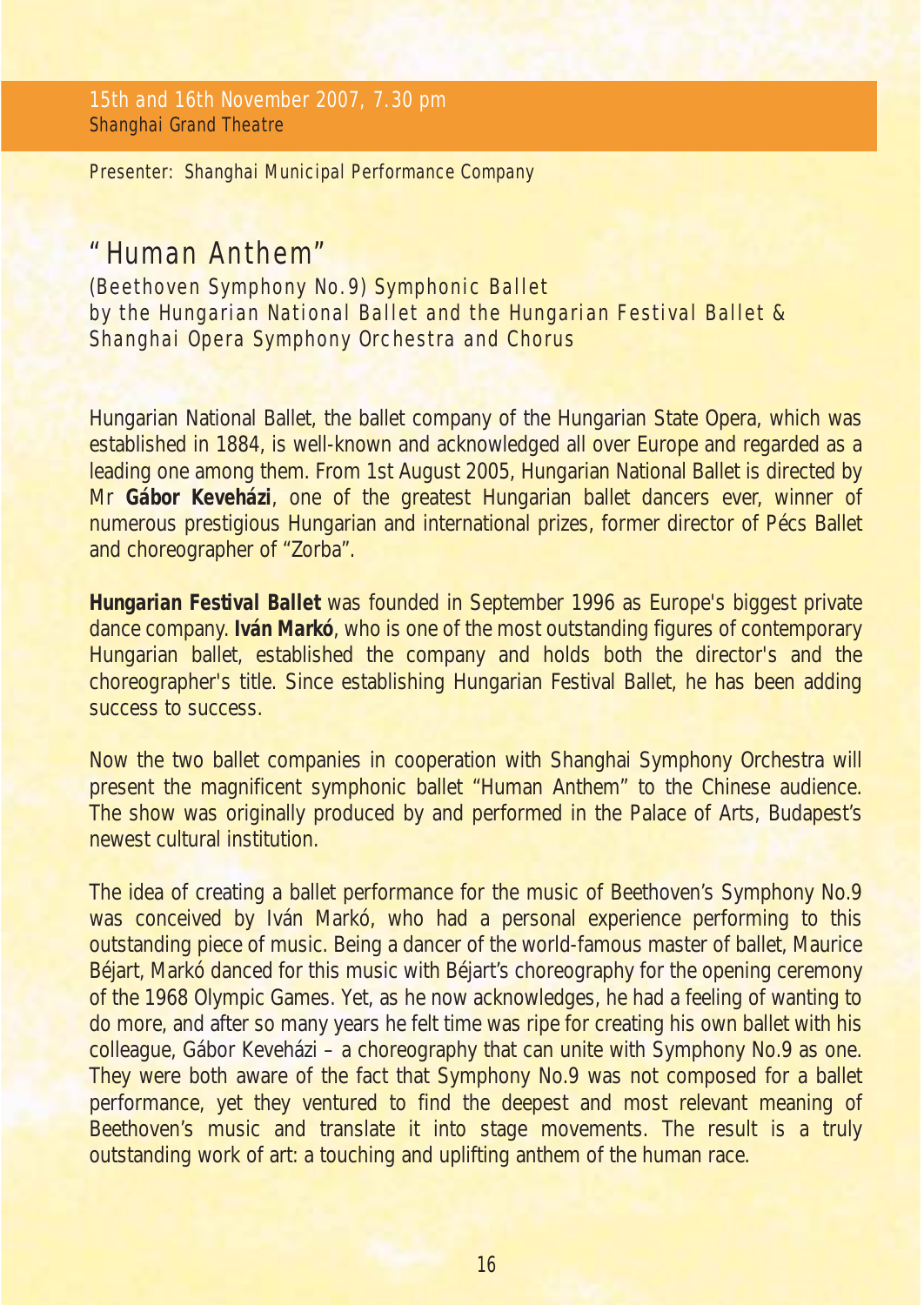### 2007年11月15日 (周四)、11月16日 (周五)

上海大剧院

### 承办: 上海市演出公司

### 大型交响芭蕾《人类礼赞》(贝多芬第九交响曲) ——匈牙利国家芭蕾 舞团、节日芭蕾舞团和上海歌剧院交响乐团、合唱团

匈牙利国家芭蕾舞团是匈牙利国家歌剧院旗下的芭蕾舞团,创建于1884年,是匈 牙利最著名的芭蕾舞团,也是欧洲是最负盛名的和最顶尖的芭蕾舞团之一。从20 05年8月1日起,该芭蕾舞蹈家之一——盖伯•凯伍哈兹(Gábor Keveházi)先生担 任总监。他曾在许多知名的国际国内舞蹈比赛中获奖,还曾担任Pécs芭蕾舞团的 总监,也曾为著名的芭蕾舞《佐尔巴》编舞。

匈牙利节日芭蕾舞团成立于1996年9月,是欧洲最大的私人舞蹈团。该舞蹈团由 著名的匈牙利现代芭蕾舞蹈家伊万·马而科 (Iván Markó) 创建, 并且担任舞团 总监和编舞。自从成立了匈牙利节日芭蕾舞团,他的事业又迈上了一个新的高峰。 此次,匈牙利国家芭蕾舞团、匈牙利节日芭蕾舞团联合上海歌剧院交响乐团和合唱 团共同演出交响芭蕾《人类礼赞》,将为中国观众带来耳目一新的感觉。这出节目 由布达佩斯最新的文化机构艺术宫制作并呈现。根据《贝多芬第九交响曲》创作芭 蕾舞蹈的创意,是由伊万•马而科设想出来的。作为世界知名的芭蕾大师草里斯• 贝嘉 (Maurice Bejart)旗下的舞蹈演员, 马而科曾在1968奥林匹克运动会开幕 式表演过由贝嘉编排的该舞蹈。但是,马而科承认,目前他感觉到还想再做一些 事情,并且在经过了多年的积累后,他觉得时机已经成熟,可以和他的同事盖伯 •凯伍哈兹创作属于自己的芭蕾舞蹈。

两个人都意识到《贝多芬第九交响曲》并不是为芭蕾舞所创作,因此他们需要勇 敢的寻找更深层次、更相关的东西可以将贝多芬音乐和舞台表演结合起来。他们 的成果是真正的艺术杰作:一部感人肺腑和今人振奋的人类的赞歌。

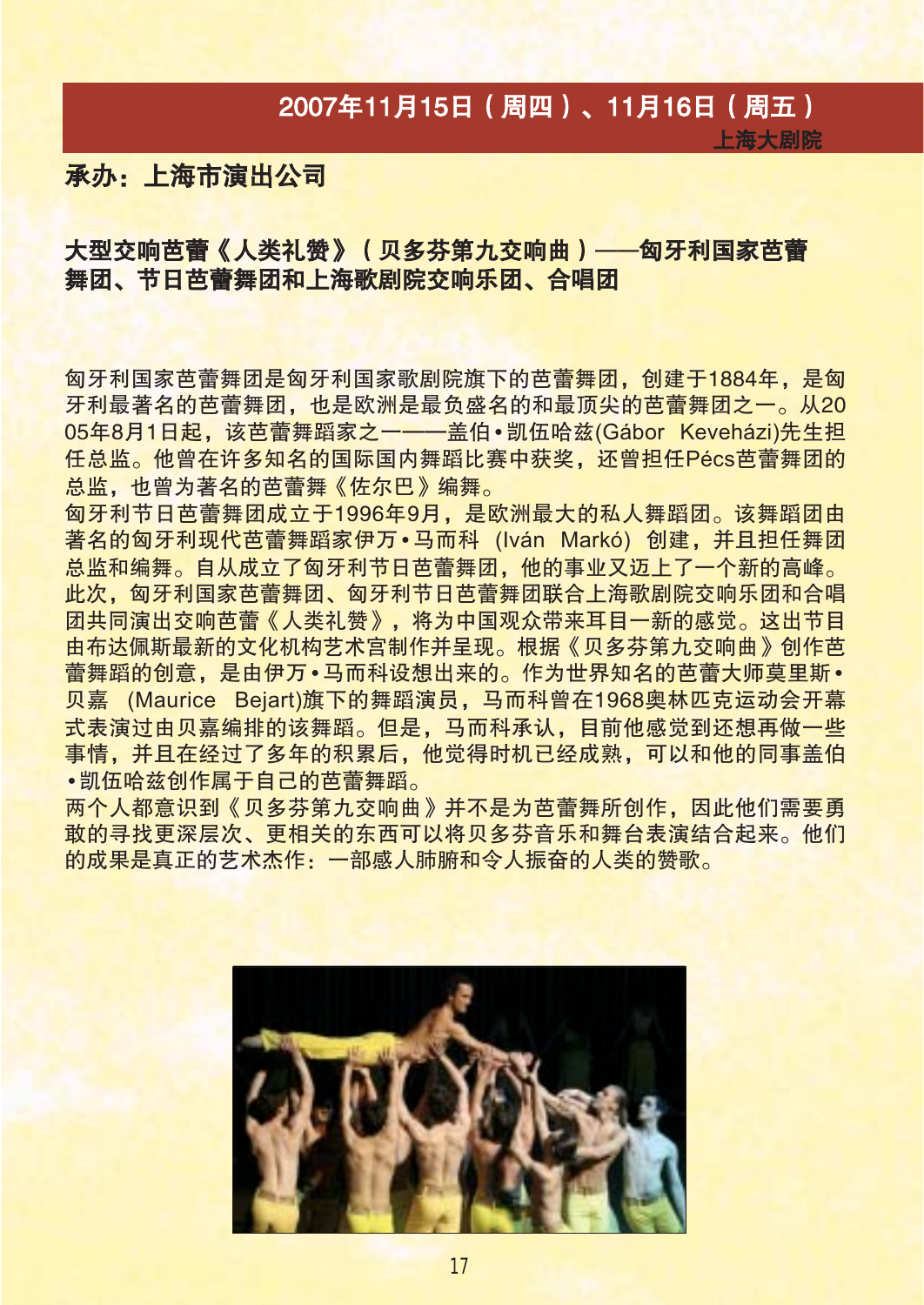Presenter: Shanghai Dramatic Arts Center

### Anton Chekhov's Drama *"The Seagull"*

#### by Krétakör Theatre

Chekhov's classic drama "The Seagull" is an evergreen masterpiece on drama stages. This time Hungarian Krétakör Theatre will give modern interpretation to this great classic, performing it as a story set in our time about people of today, in a form that is reduced to a minimum, without set or costumes. It is about people who live, love, play roles, lie to themselves and let others lie to them. People who strive for success and happiness, but are doomed to failure.

Past its 180th performance now, the show is one that its ten actors could start playing anywhere, any time with the same effect. For the production the director, Mr. Árpád Schilling won the Stanislavski Prize in Moscow in 2005.

**Krétakör Theatre** is one of the top-notched drama troupes in Hungary, which has been awarded the most prestigious awards in Hungary in the past years and become the prime representative of Hungarian drama theatre abroad. The name "Krétakör" refers to Brecht's play on the one hand, but its real inspiration is the ancient fable: it is a circular piece of territory, marked out of space, to which we point and say, look here, this is where something is happening, inside this circle, containing a condensed aspect of Being. The circle drawn with a chalk is a metaphor of transience and constant rebirth – it is easy to draw, but just as easy to erase and redraw somewhere else, where our special space, the theatre will be born.

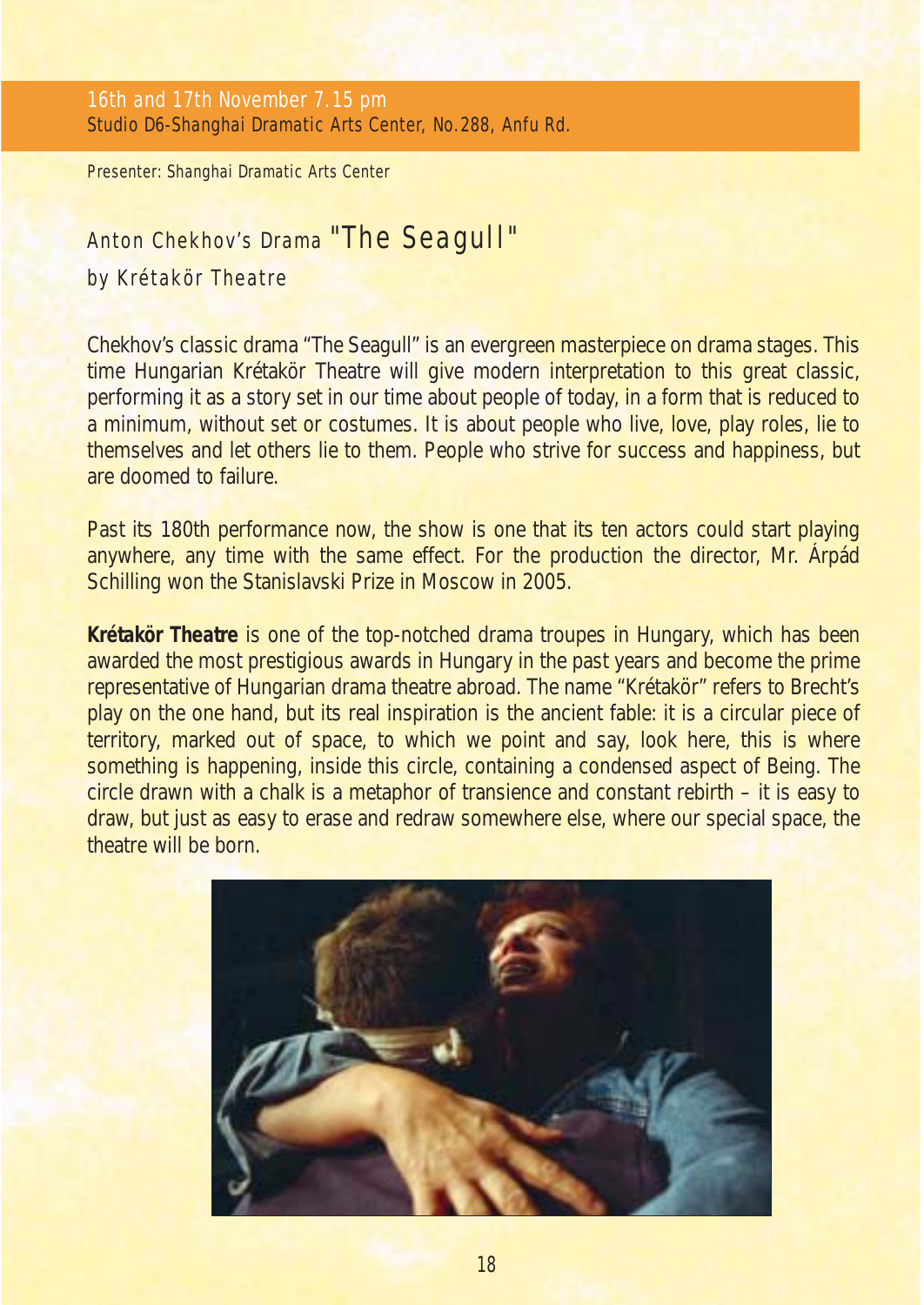### 11月16日 (周五)、17日 (周六) 19:15 上海话剧艺术中心D6空间, 上海市安福路288号

承办: 上海话剧艺术中心

#### 契诃夫经典名剧《海鸥》——匈牙利克里达科戏剧团

契诃夫名剧《海鸥》是话剧舞台上长演不衰的作品,这次由匈牙利克里达科 (KRÉTAKÖR) 戏剧团带来的《海鸥》将用自己现代派的方式去演绎这部经典作品。剧中省 去了布景与戏服,以最简单的形式呈现当代生活中男男女女生活、恋爱、做戏、自欺欺人、 受人欺骗;挣扎着寻求成功,到头来一切成空。经历了180场演出后,十位演员可以随时随 地把这出剧目搬上舞台而不失水准。导演阿帕德•席林(Árpád Schilling) 凭借这部话剧获得了 2005年草斯科斯坦尼斯拉夫斯基奖。

匈牙利克里达科(KRÉTAKÖR)戏剧团是匈牙利最顶尖的话剧表演团体之一。在过去几年里, 剧团获得过匈牙利戏剧舞台上最重要的几个奖项,成为匈牙利话剧在海外的主要代表。

"克里达科"(字面意思是"粉笔圈")一方面是指德国表现主义戏剧大师布莱希特的戏剧 表演,但是它真正的寓意是一个古老的寓言:从空间中划出一个圈,这个圈代表一个领土。 在这个领土中上演着各种故事,仿佛它成为了一个浓缩的存在,让人看着、说着、评议着。 而这个圈用粉笔划出,喻指一种超越与重生。因为粉笔容易画也容易擦,换一个地方,换一 个空间,一个新的剧场又诞生了。

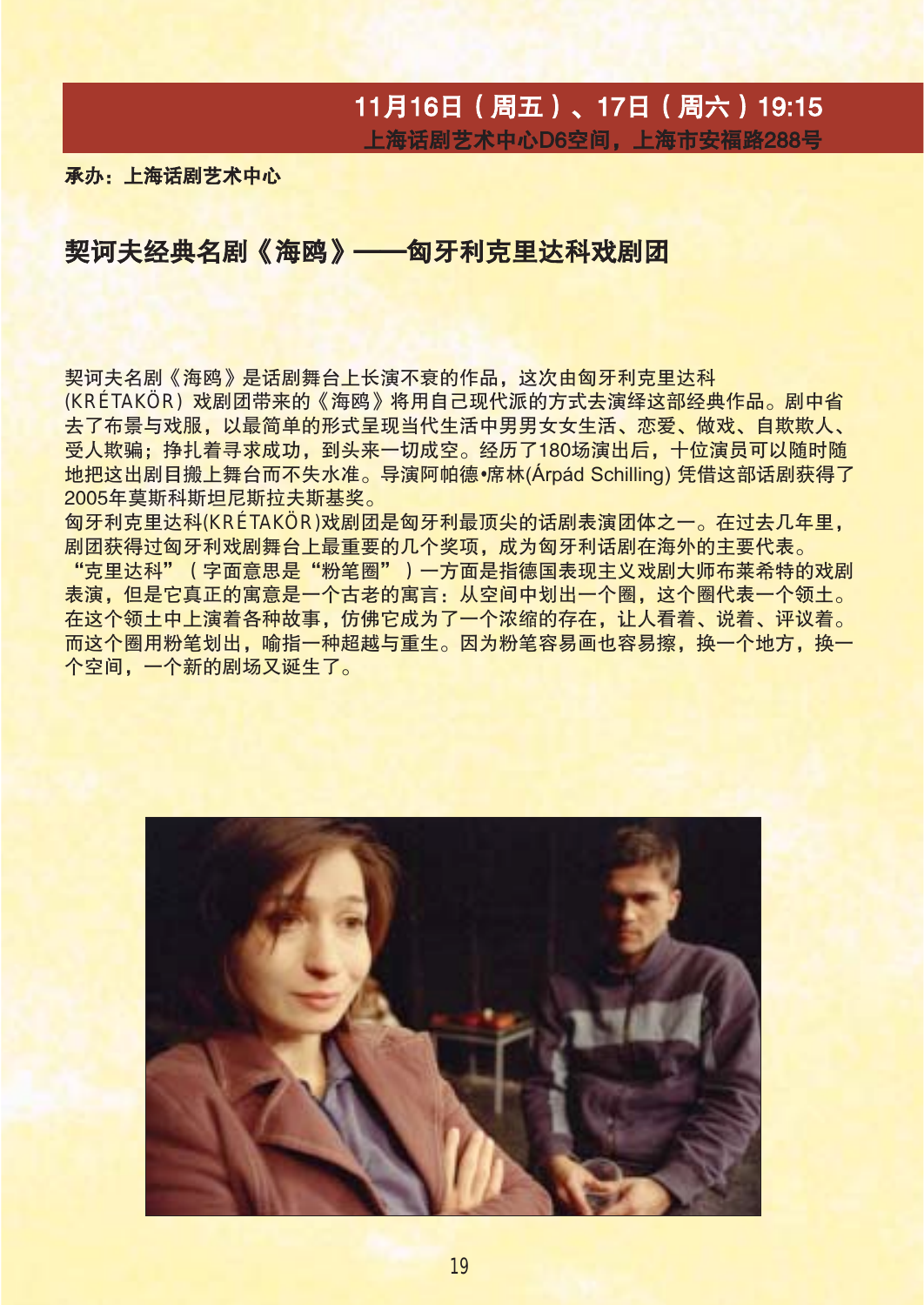17th November 2007 Shanghai Film Art Center

Presenter: Shanghai Film Archive

### *"Mephisto"* and *"Being Julia"*

#### by István Szabó, Hungary's Oscar-winning film director

**István Szabó** is both the best-known and one of the most critically acclaimed Hungarian film directors of the past few decades. His signature film trilogy consists of *Mephisto* (1981, winner of the Oscar Prize for Best Foreign Language Film), *Colonel Redl* (1984, winner of a Jury Prize at the Cannes Festival) and *Hanussen* (1988). He made a switch to English-language films with Meeting *Venus* (1991), *Sunshine* (1999), *Taking Sides* (2001) and most recently *Being Juli*a (2004), which garnered an Oscar nomination for actress Annette Bening.

#### **Mephisto** (1981)

The German actor Hendrik Höfgen is driven by immense ambition in the thirties' Germany. He marries a rich woman and goes to Berlin. Finally he can play the dream of his life, Mephisto in Faust. After the great success all his thoughts and time are occupied by the stage, not realising how he commits himself more and more to the Nazi. A wise tale of power and ambition.

#### **Being Julia** (2004)

Being Julia is a tale of love, therefore also of foolishness, revenge and pandemonium, taking place in the theatrical world of London in the 1930s. The protagonist Julia Lambert (Anette Bening) is beautiful and talented and has London at her feet. Acting is everything for her, so much so that she is unable to switch it off: she is always acting, always speaking lines. Even though she lives in harmonious, happy marriage she falls in love with a man much younger than her and yet she cannot stop acting. The young paramour falls for an aspiring young actress of his age and yet Julia cannot stop acting. And when the fickle young man turns to her to help further the career of the young actress, Julia still cannot stop acting...

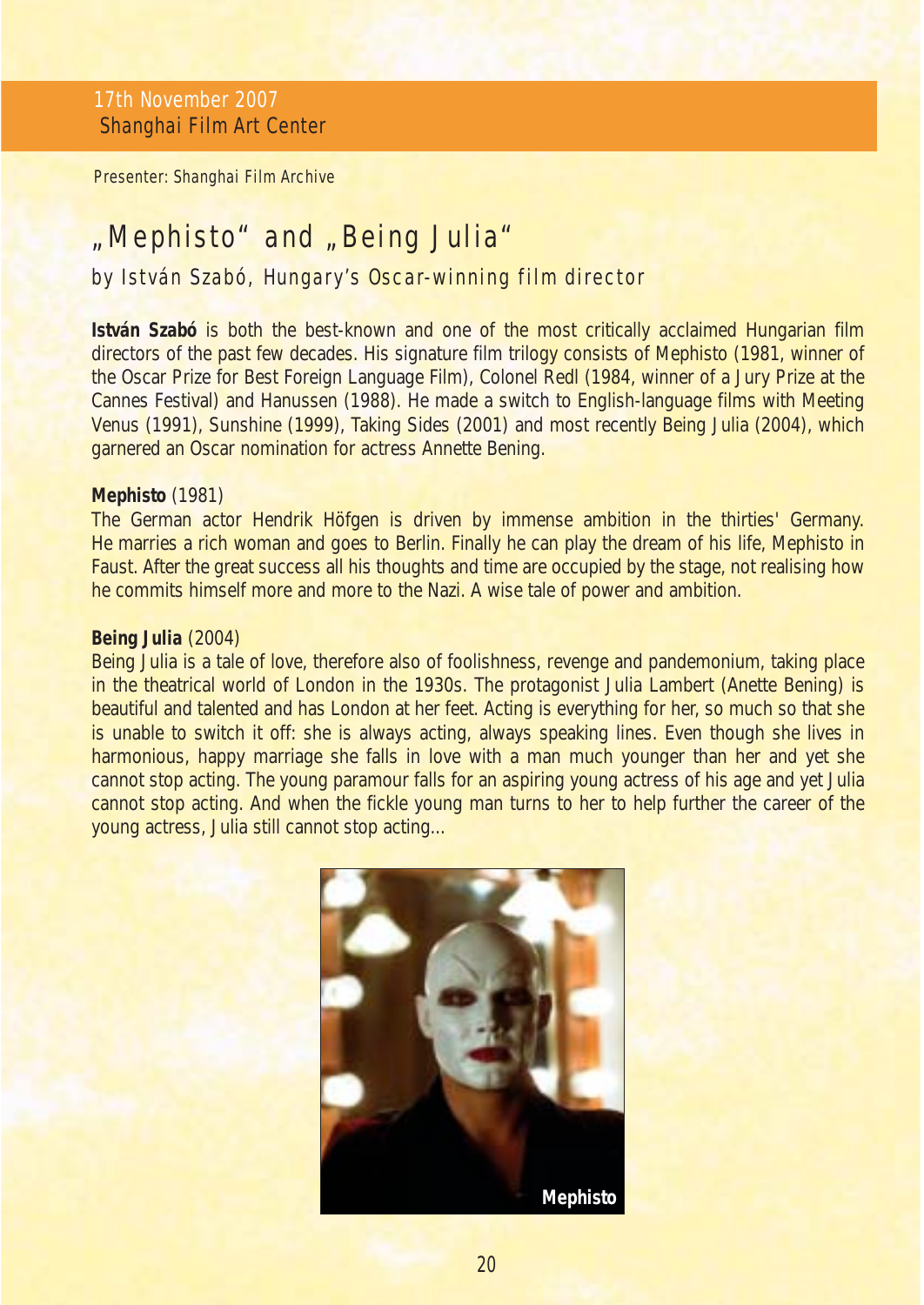

#### 承办· 上海电影资料馆

### 由匈牙利导演伊斯特万·萨博指导的奥斯卡获奖影片 《梅菲斯特》和《情迷朱丽亚》

伊斯特万•萨博是近几年最知名和享有盛誉的匈牙利电影导演。他最具代表的电影三部曲分 别是《梅菲斯特》(1981年获得奥斯卡最佳影片)、《雷德尔上校》(1984年戛纳电影节 获评委会大奖)和《魔幻术师》(1988)。之后他转向了英语类影片,先后拍摄了《澥逅 维纳斯》(1991)、《阳光情人》(1999)、《指挥家的抉择》(2001)和最近的一部《 情迷朱丽亚》(2004), 这部影片也为女演员安妮特•贝宁赢得了奥斯卡提名

#### 《梅菲斯特》 (1981)

故事的背景发生在三十年代的德国,一名野心勃勃的汉堡剧院演员亨德瑞克•赫夫根 (HendrikHöfgen), 娶了一个富有的妻子, 并与其前往柏林。他因出演《浮士德》中的梅菲 斯特角色而一炮走红,终于实现了人生梦想。在取得成就与荣誉之后,他把所有精力都扑在 了舞台上,没有意识到自己已经在纳粹的阵营中越陷越深。这是一个讲述迷失于权利与野心 的故事。

#### 《情迷朱丽亚》 (2004)

情迷朱丽亚讲述的是爱情,以及由爱情直接导致的痴狂、报复和混乱的故事,故事发生在3 0年代的伦敦戏剧舞台上。女主角朱丽亚•拉姆博特(安奈特•拜宁)才华横溢、艳光四射: 整个伦敦拜倒在她脚下。戏剧是朱丽亚的全部,她如此热爱戏剧,以致于不得不放弃其他任 何事情 --

她总是在表演,在扮演着角色。当她爱上一个比她年轻很多的男子时,她仍然能使自己平衡 ,并且幸福地生活在婚姻中;尽管年轻人的爱情仅仅属于一个特定时期,充其量只是个新兴 的、天真的选择,她也很好地扮演了角色。而当不忠实的年轻人恰巧在朱丽亚那里找寻新的 爱情生涯的门路时,她也能恰如其分地作出表现……

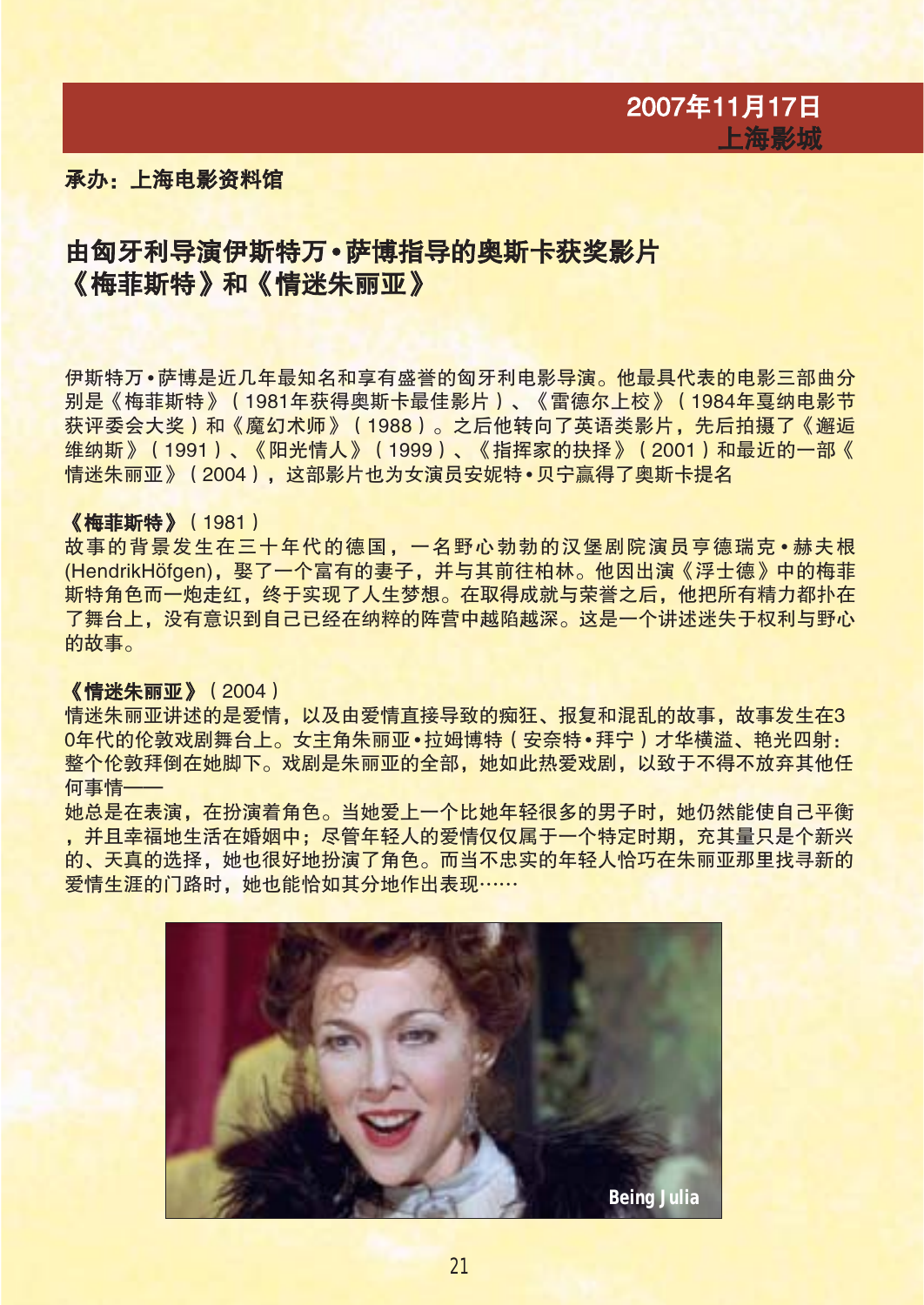### EVENTS IS HONG KONG: FEBRUARY-MARCH 2008 (For a detailed introduction see our separate brochure.)

### Hungarian programmes during the 36th Hong Kong Arts Festival

András Schiff Piano Recital Concert Hall, City Hall 1st March 2008 (Sat) 8.00pm HK\$380, \$280, \$180, \$120, student: HK\$140, \$90, \$60

Piano Trio: András Schiff Yuuko Shiokawa Miklós Perényi Concert Hall, City Hall 28th February 2008 (Thu) 8.00pm HK\$380, \$280, \$180, \$120, student: HK\$140, \$90 , \$60

Hungarian State Folk Ensemble Hungarian Concerto: Hommage à Béla Bartók Grand Theatre, Hong Kong Cultural Centre 15th & 16th March 2008 (Sat & Sun) 7.30pm HK\$350, \$250, \$150, \$100, student: HK\$175, \$125, \$75, \$50

Advance bookings: 17/10 – 24/11/2007 Internet Booking: www.hk.artsfestival.org

#### Other planned Hungarian events in Hong Kong

Exhibition on Sir Aurel Stein and his work March 2008, Hong Kong Baptist University, Mirror Room

Exhibition of painter László Fehér March 2008, Hong Kong Arts Centre

Young Hungarian artist and musicians March 2008, Hong Kong Baptist University

#### EVENT IN SHENZHEN: APRIL 2008

Performance by Experidance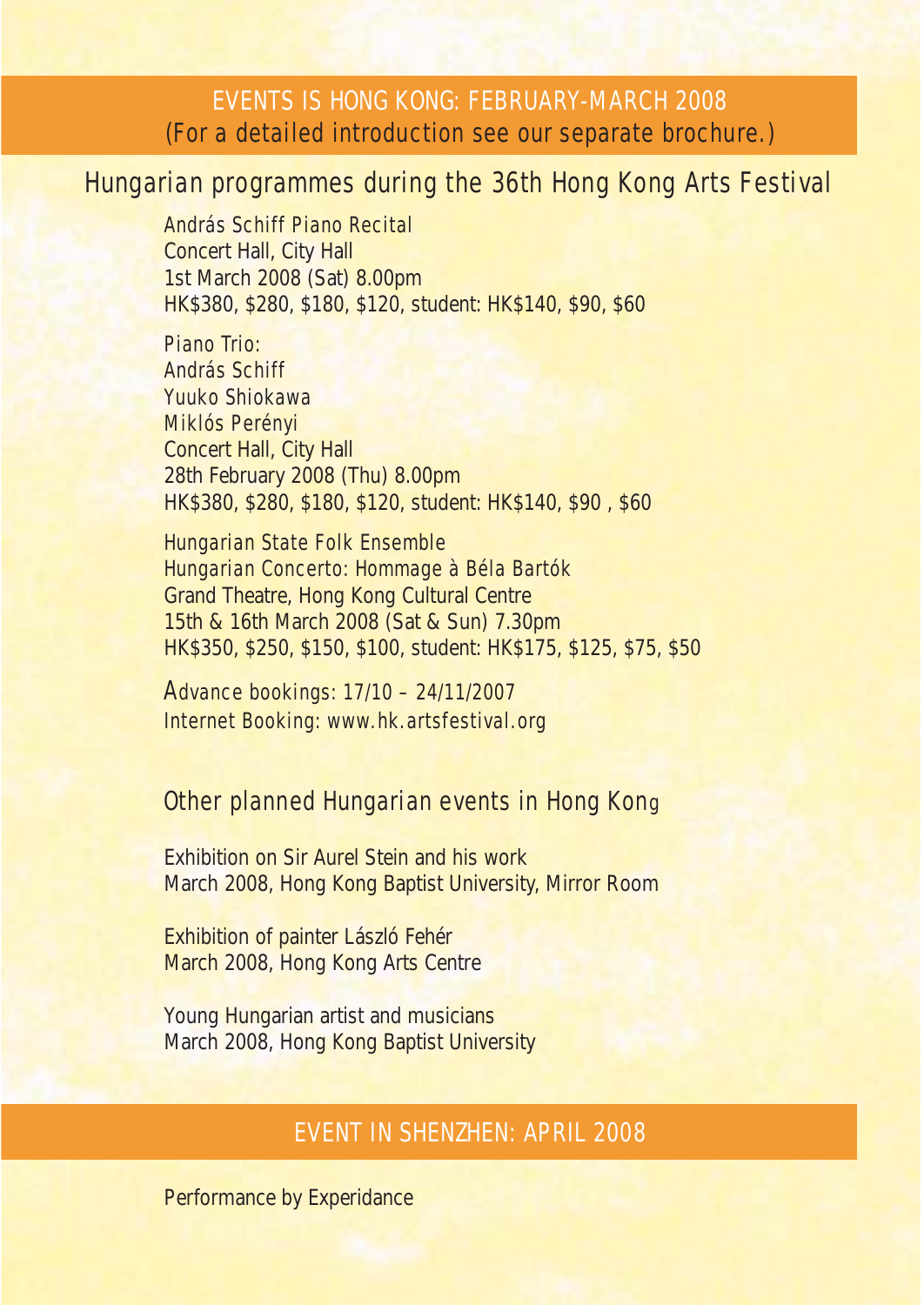## 2008年2月-3月香港地区活动安排 (详情请见相关分册)

第36届 香港艺术节

#### 安德拉斯·席夫 钢琴独奏会

香港大会堂音乐厅 二零零八年三月一日 (星期六) / 晚上8时 HK\$380, \$280, \$180, \$120, 学生; HK\$140, \$90, \$60

#### 钢琴三重奏:

安德拉斯·席夫 川悠子 美克罗斯·佩仁伊 香港大会堂音乐厅 二零零八年二月二十八日 (星期四) / 晚上8时 HK\$380, \$280, \$180, \$120, 学生: HK\$140, \$90, \$60

#### 匈牙利国立民族舞蹈团

《匈牙利舞曲》 香港文化中心大剧院 二零零八年三月十五及十六日 (星期六及日) / 晚上7时30分 HK\$350, \$250, \$150, \$100, 学生: HK\$175, \$125, \$75, \$50

预定门票: 17/10 - 24/11/2007 5票: www.hk.artsfestival.org

在香港举行的其他匈牙利文化节目计划

奥里尔, 斯坦因及其作品展 2008 年 3 月, 香港浸会大学

画家拉斯洛,费黑尔的作品展 2008年3月, 香港艺术中心

青年匈牙利艺术家与音乐家 2008 年3月, 香港浸会大学

### 2008年4月深圳地区活动安排

Experidance 舞蹈团的表演